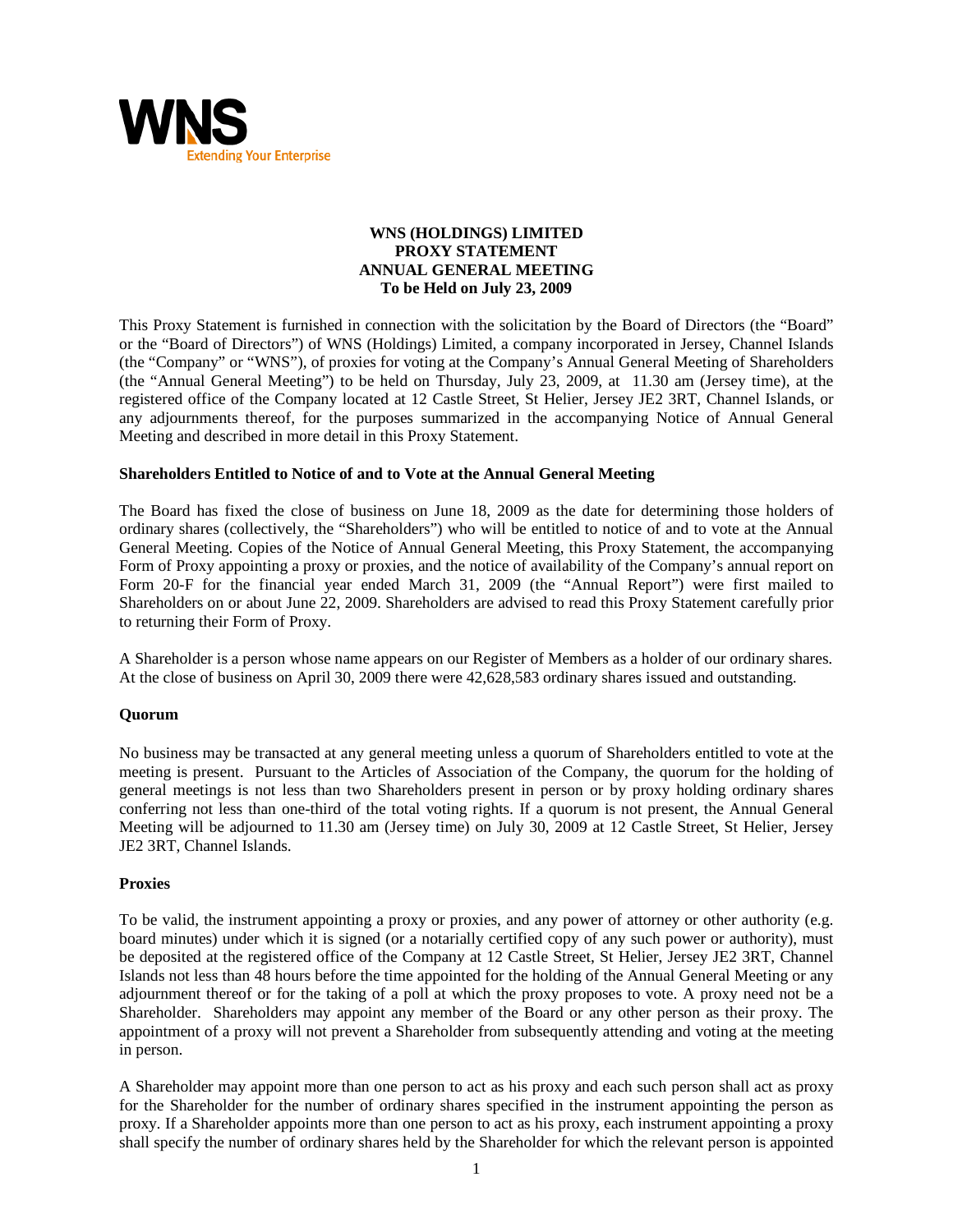his proxy. Each duly appointed proxy has the same rights as the Shareholder by whom he was appointed to speak at a meeting and vote at a meeting in respect of the number of ordinary shares held by the Shareholder for which he was appointed as proxy.

A proxy may be revoked by: (i) giving the Company notice in writing deposited at the Company's registered office (care of Capita Secretaries Limited, attention: Michele Ivory, at 12 Castle Street, St Helier, Jersey JE2 3RT, Channel Islands) before the commencement of the Annual General Meeting or any adjournment thereof or for the taking of a poll at which the proxy proposes to vote; (ii) depositing a new Form of Proxy with the Company Secretary before the commencement of the Annual General Meeting or any adjournment thereof or for the taking of a poll at which the proxy proposes to vote (although it should be noted that the new form of proxy will only be a valid proxy, as opposed to being capable of revoking an earlier Form of Proxy, if deposited not less than 48 hours before the time appointed for the Annual General Meeting or any adjournment thereof or for the taking of a poll at which the proxy proposes to vote); or (iii) attending in person and voting on a poll. No instrument appointing a proxy shall be revoked by the appointing Shareholder attending and participating in a meeting, unless the appointing Shareholder votes on a poll at the meeting in respect of the ordinary shares for which the relevant proxy is appointed his proxy.

# **Voting**

On a show of hands, every Shareholder present in person or by proxy shall have one vote and on a poll, every Shareholder present in person or by proxy shall have one vote for each ordinary share held or represented. On a poll, a Shareholder entitled to more than one vote need not use all his votes or cast all the votes he uses in the same way. A resolution put to the vote of Shareholders at the Annual General Meeting will be decided on a show of hands unless a poll is demanded by the Chairman of the Annual General Meeting or a Shareholder present in person or by proxy and entitled to vote at the Annual General Meeting. In the case of joint holders only one of them may vote and in the absence of election as to who is to vote, the vote of the holder whose name appears first in order in the Register of Members, whether in person or by proxy, will be accepted to the exclusion of the votes of the other joint holders.

Ordinary shares represented by a duly executed instrument appointing a proxy or proxies that is deposited with the Company at its registered office (at least 48 hours before the time appointed for the Annual General Meeting) will be voted at the Annual General Meeting in accordance with Shareholders' instructions contained in the instrument.

Resolutions 1 to 7 are proposed as ordinary resolutions. On a show of hands, each of the ordinary resolutions to be proposed at the Annual General Meeting will be duly passed by the affirmative vote of a simple majority of Shareholders present in person or by proxy and voting at the Annual General Meeting. If a poll is demanded in the manner described above, each of the ordinary resolution(s) to be proposed at the Annual General Meeting for which voting by poll is demanded will be duly passed by the affirmative vote of a simple majority of votes cast at the Annual General Meeting for each ordinary share held or represented, with each Shareholder present in person or by proxy having one vote for each ordinary share held or represented. In the event of an equality of votes, whether upon a show of hands or on a poll, the Chairman of the Annual General Meeting shall not be entitled to a second or casting vote.

## **Cost of Soliciting Proxies**

The entire cost of the solicitation of proxies for the Annual General Meeting will be borne by WNS.

# **SUMMARY OF PROPOSALS**

Shareholders will be requested to vote on the following proposals at the Annual General Meeting:

- 1. Adoption of the annual audited accounts of the Company for the financial year ended March 31, 2009, together with the auditors' report;
- 2. Re-appointment of the Company's auditors;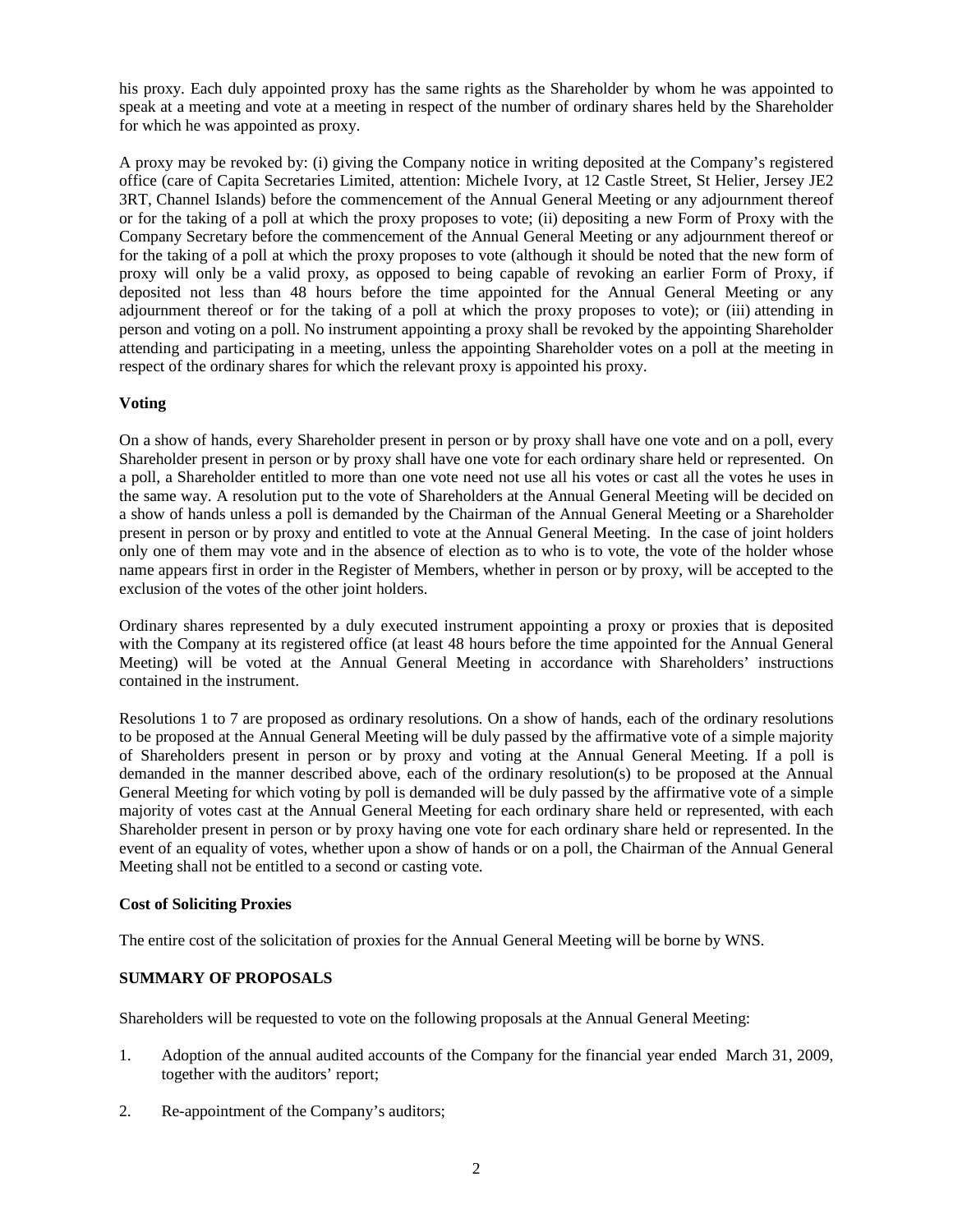- 3. Fixation of auditors' remuneration;
- 4. Re-election of the Class III Director, Mr. Jeremy Young;
- 5. Re-election of the Class III Director, Mr. Eric B. Herr;
- 6. Re-election of the Class III Director, Mr. Deepak Parekh; and
- 7. Approval of Directors' remuneration for the financial year ending March 31, 2010.

# **PROPOSAL NO. 1**

# **THAT the audited accounts of the Company for the financial year ended March 31, 2009, including the report of the auditors, be and hereby are adopted.**

A company's auditors are required by the Companies (Jersey) Law 1991 (the "Jersey Companies Act") to make a report to the company's shareholders on the accounts examined by them. The auditors' report must state whether in their opinion the accounts have been properly prepared in accordance with the law and in particular whether a true and fair view is given.

The Company's financial statements included in the Annual Report have been prepared in conformity with United States generally accepted accounting principles and are accompanied by the auditors' report from Ernst & Young. Shareholders are requested to adopt the audited accounts of the Company for the year ended March 31, 2009, together with the auditors' report.

**The Board recommends a vote "FOR" the adoption of the audited accounts of WNS for the financial year ended March 31, 2009, together with the auditors' report.** 

# **PROPOSAL NO. 2**

## **THAT Ernst & Young be and hereby is re-appointed as the Company's auditors until the next annual general meeting of the Company to be held in respect of financial year ending March 31, 2010.**

A public company is required by law at each annual general meeting to appoint auditors to hold office from the conclusion of that meeting to the conclusion of the next annual general meeting.

Shareholders are requested to approve the re-appointment of Ernst  $\&$  Young as the Company's auditors in respect of the financial year ending March 31, 2010 and until the annual general meeting of the Company to be held in 2010.

**The Board, upon the recommendation of the Audit Committee of the Board, recommends a vote "FOR" the re-appointment of Ernst & Young as auditors of the Company until the next annual general meeting of the Company to be held in respect of financial year ending March 31, 2010.** 

# **PROPOSAL NO. 3**

**THAT a maximum sum of US\$2 million be and hereby is approved as being available for the payment of the remuneration of Ernst & Young as the Company's auditors for their audit services to be rendered in respect of financial year ending March 31, 2010 and that the Board or a committee thereof is authorised to determine the remuneration payable from time to time to the auditors during this period subject to the maximum sum stipulated.** 

Under the Articles of Association of the Company, the shareholders in general meeting fix the remuneration of the auditors. The level of fees to be charged by the auditors for audit services to be rendered in respect of the financial year ending March 31, 2010 is not known. Consequently, the approval of the Shareholders in a general meeting is sought for a maximum sum of US\$2 million to be available for payment of remuneration of the auditors for audit services to be rendered during the financial year ending March 31, 2010. The precise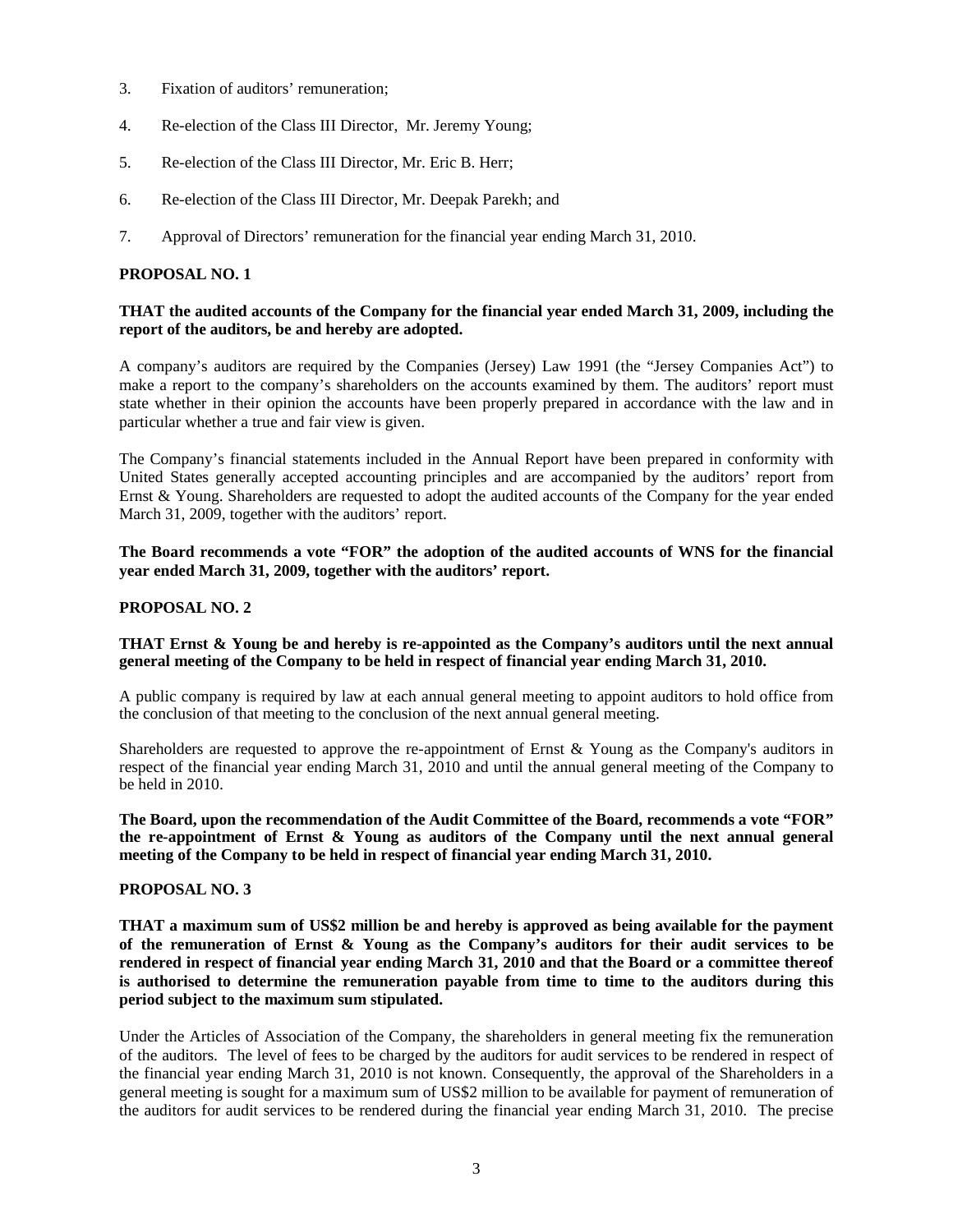amount to be paid to the auditors for audit services, subject to a maximum fee of US\$2 million will be determined by the Board or a committee thereof.

**The Board upon the recommendation of the audit committee recommends a vote 'FOR' the fixation of auditor's remuneration for the audit services to be rendered in respect of the financial year ending March 31, 2010.** 

#### **PROPOSAL NO. 4**

## **THAT Mr. Jeremy Young be and hereby is re-elected to hold office as a Class III Director from the date of the Annual General Meeting.**

Mr. Jeremy Young is currently a Class III Director of the Company. The period of office of a Class III Director expires at this Annual General Meeting. Accordingly, it is proposed that Mr. Jeremy Young be reelected as a Class III Director.

The biography of Mr. Jeremy Young and a complete listing of all our Directors are provided in this Proxy Statement.

#### **The Board recommends a vote "FOR" the re-election of Mr. Jeremy Young to the Board of Directors.**

#### **PROPOSAL NO. 5**

#### **THAT Mr. Eric B. Herr be and hereby is re-elected to hold office as a Class III Director from the date of the Annual General Meeting**

Mr. Eric B. Herr is currently a Class III Director of the Company. The period of office of a Class III Director expires at this Annual General Meeting. Accordingly, it is proposed that Mr. Eric B. Herr be re-elected as a Class III Director.

The biography of Mr. Eric B. Herr and a complete listing of all our Directors are provided in this Proxy Statement.

#### **The Board recommends a vote "FOR" the re-election of Mr. Eric B. Herr to the Board of Directors.**

### **PROPOSAL NO. 6**

## **THAT Mr. Deepak Parekh be and hereby is re-elected to hold office as a Class III Director from the date of the Annual General Meeting.**

Mr. Deepak Parekh is currently a Class III Director of the Company. The period of office of a Class III Director expires at this Annual General Meeting. Accordingly, it is proposed that Mr. Deepak Parekh be reelected as a Class III Director.

The biography of Mr. Deepak Parekh and a complete listing of all our Directors are provided in this Proxy Statement.

#### **The Board recommends a vote "FOR" the re-election of Mr. Deepak Parekh to the Board of Directors.**

## **PROPOSAL NO. 7**

#### **THAT:**

**(a) an aggregate sum of US\$3 million be and hereby is approved as being available for the payment of remuneration and other benefits (excluding the making of awards of options and restricted share units referred to in (b) below) to the Directors of the Company, to be applied as the Directors may decide in their discretion, for the period from the Annual General Meeting until**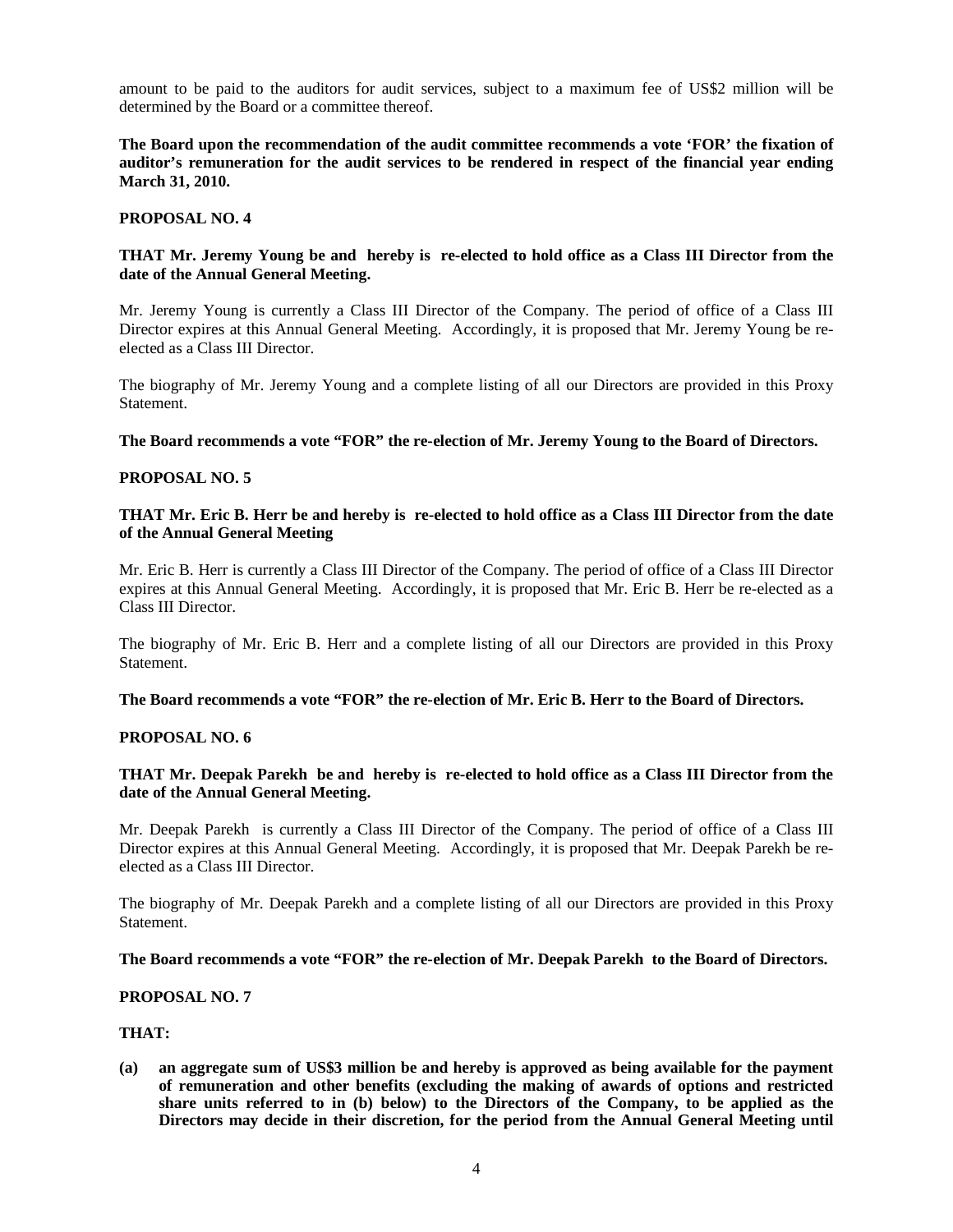**the next annual general meeting of the Company to be held in respect of the financial year ended March 31, 2010; and** 

**(b) as a further part of the Directors' remuneration, the making of awards of options and restricted share units ("Awards") under the Amended and Restated 2006 Stock Incentive Plan (the "Plan") to Directors by the compensation committee of the Board in its discretion for the period from the Annual General Meeting until the next annual general meeting of the Company to be held in respect of the financial year ending March 31, 2010 be and hereby is approved, provided that the maximum aggregate number of ordinary shares in the capital of the Company that may be issued or transferred pursuant to any Awards made or to be made to the Directors pursuant to the Plan is limited to four million.** 

In accordance with Article 102 of the Articles of Association of the Company, the Company is requesting shareholders' approval for an aggregate sum of US\$3 million to be available for the payment of remuneration and other benefits (excluding the making of Awards pursuant to the Plan) .Further, as part of the Directors' remuneration, the Company is also requesting for Awards to be granted by the compensation committee of the Board in its discretion (subject to a limit of four million) in accordance with the Plan to the Directors of the Company for the period from the Annual General Meeting until the next annual general meeting of the Company to be held in respect of the financial year ending March 31, 2010. The aggregate sum of remuneration and other benefits (excluding the making of Awards pursuant to the 2006 Incentive Award Plan which were made in accordance thereof) paid to the Directors for their services rendered during the financial year ended March 31, 2009 was US\$1.8 million. Our Directors were granted 230,800 restricted share units during the financial year ended March 31, 2009.

**The Board recommends a vote "FOR" the approval of (a) a maximum sum of US\$3 million as being available for the payment of Directors' remuneration and other benefits (excluding the making of Awards ) and (b) the making of Awards under the Plan to Directors by the compensation committee of the Board in its discretion (subject to a limit of four million) for the period from the Annual General Meeting until the next annual general meeting of the Company to be held in respect of during the financial year ending March 31, 2010.** 

# **OTHER BUSINESS**

The Board does not presently intend to bring any other business before the Annual General Meeting, and so far as is known to the Board, no matters will be brought before the Annual General Meeting except as is specified in this Proxy Statement. As to any business that may properly come before the Annual General Meeting, however, it is intended that proxies, in the form enclosed, will be voted in respect thereof in accordance with the judgment of those persons voting such proxies.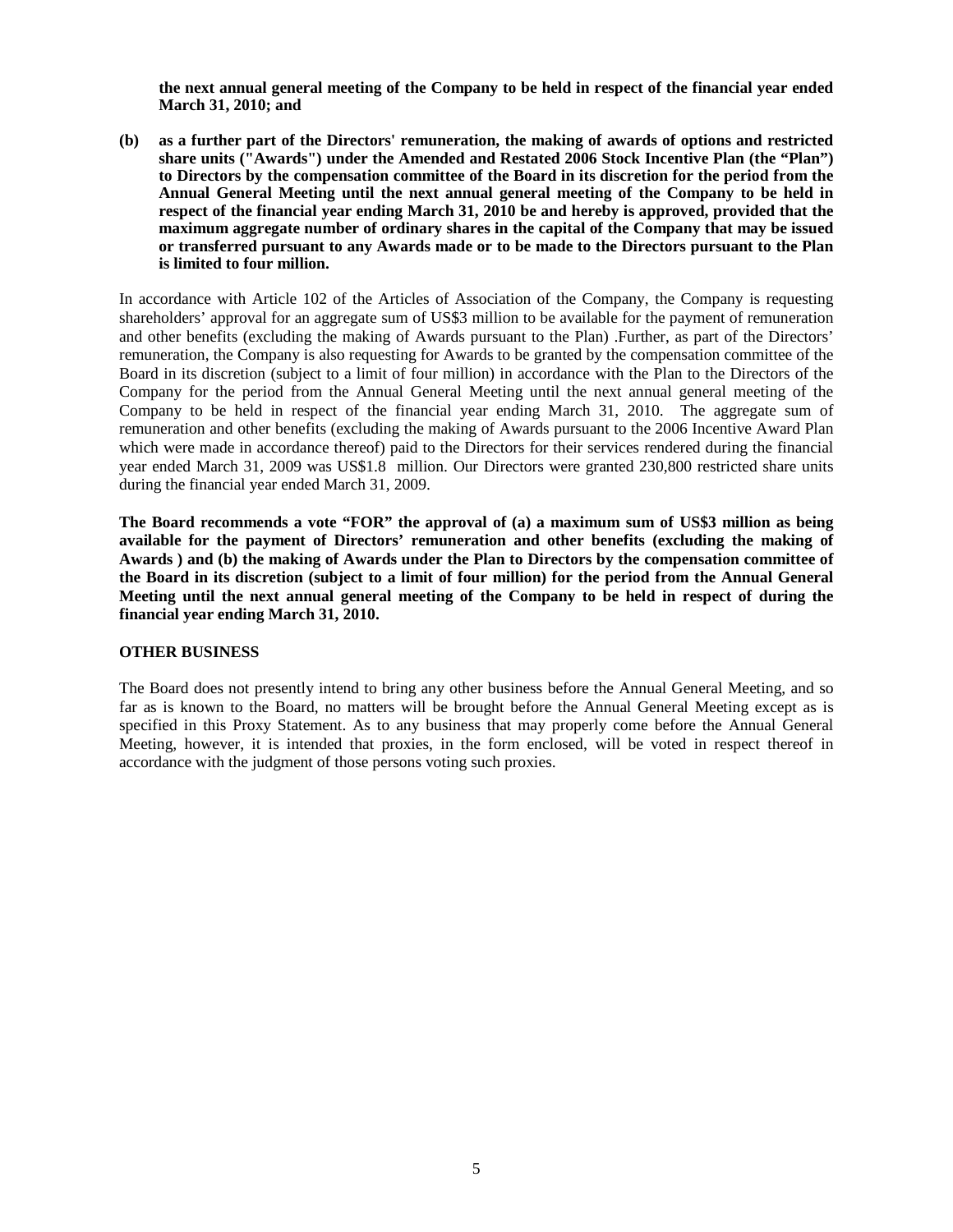## **DIRECTORS AND EXECUTIVE OFFICERS**

Our board of directors consists of seven directors.

The following table sets forth the name, age as of April 30, 2009 and position of each of our directors and executive officers as of the date hereof.

| <b>Name</b>                                          | Age | <b>Designation</b>                           |
|------------------------------------------------------|-----|----------------------------------------------|
| <b>Directors</b>                                     |     |                                              |
| Ramesh N. Shah                                       | 61  | Chairman of the Board                        |
| Neeraj Bhargava <sup>(1)</sup>                       | 45  | Director and Group Chief Executive Officer   |
| Jeremy Young                                         | 43  | Director                                     |
| Eric B. Herr <sup><math>(2)(3)(4)</math></sup>       | 61  | Director                                     |
| Deepak S. Parekh <sup>(4)(5)(6)</sup>                | 64  | Director                                     |
| Richard O. Bernays <sup><math>(2)(5)(7)</math></sup> | 66  | Director                                     |
| Anthony Armitage Greener <sup>(2)(4)(5)</sup>        | 68  | Director                                     |
| <b>Executive Officers</b>                            |     |                                              |
| Ramesh N. Shah                                       | 61  | Chairman of the Board                        |
| Neeraj Bhargava                                      | 45  | Group Chief Executive Officer                |
| Alok Misra                                           | 42  | Group Chief Financial Officer                |
| Anup Gupta                                           | 36  | Group Chief Operating Officer                |
| J.J. Selvadurai                                      | 50  | Managing Director of European Operations     |
| <b>Steve Reynolds</b>                                | 48  | Managing Director of WNS North America, Inc. |
|                                                      |     |                                              |

**Notes:**

Γ

(1) Mr. Bhargava will undertake the role as our Strategic Advisor when a successor to his current position as Group Chief Executive Officer is appointed. We expect this to occur in the second half of 2009. Mr. Bhargava is expected to remain on our board of directors after the transition.

- (2) Member of the Nominating and Corporate Governance Committee.
- (3) Chairman of the Audit Committee.
- (4) Member of the Compensation Committee.
- (5) Member of the Audit Committee.
- (6) Chairman of the Nominating and Corporate Governance Committee.
- (7) Chairman of the Compensation Committee.

Summarized below is relevant biographical information covering at least the past five years for each of our directors and executive officers.

#### **Directors**

*Ramesh N. Shah* is our Chairman and was appointed to our board of directors in July 2005. Mr. Shah is based in New York. In addition to his role as Chairman of our board of directors, he mentors our North American sales team and manages key external stakeholder relationships. Prior to WNS, he was the chief executive officer for the retail banking division at GreenPoint Bank and has held senior positions at American Express, Shearson and Natwest. Mr. Shah received a Master of Business Administration from Columbia University and a Bachelor of Arts degree from Bates College. The business address for Mr. Shah is 420 Lexington Avenue, Suite 2515, New York, New York 10170, USA.

*Neeraj Bhargava* is our co-founder and Group Chief Executive Officer and was appointed to our board of directors in May 2004. Mr. Bhargava is based in Mumbai, India. Mr. Bhargava's responsibilities as Group Chief Executive Officer include executing our business strategy and managing the overall performance and growth of our organization. Mr. Bhargava will undertake the role as our Strategic Advisor when a successor to his current position as Group Chief Executive Officer is appointed. We expect this to occur in the second half of 2009. Mr. Bhargava is expected to remain on our board of directors after the transition. Mr. Bhargava served as our President and Group Chief Financial Officer from 2002 until May 2004 when he became our Group Chief Executive Officer. Mr. Bhargava received a Master of Business Administration from the Stern School of Business, New York University, and a Bachelor of Arts degree in Economics from St. Stephen's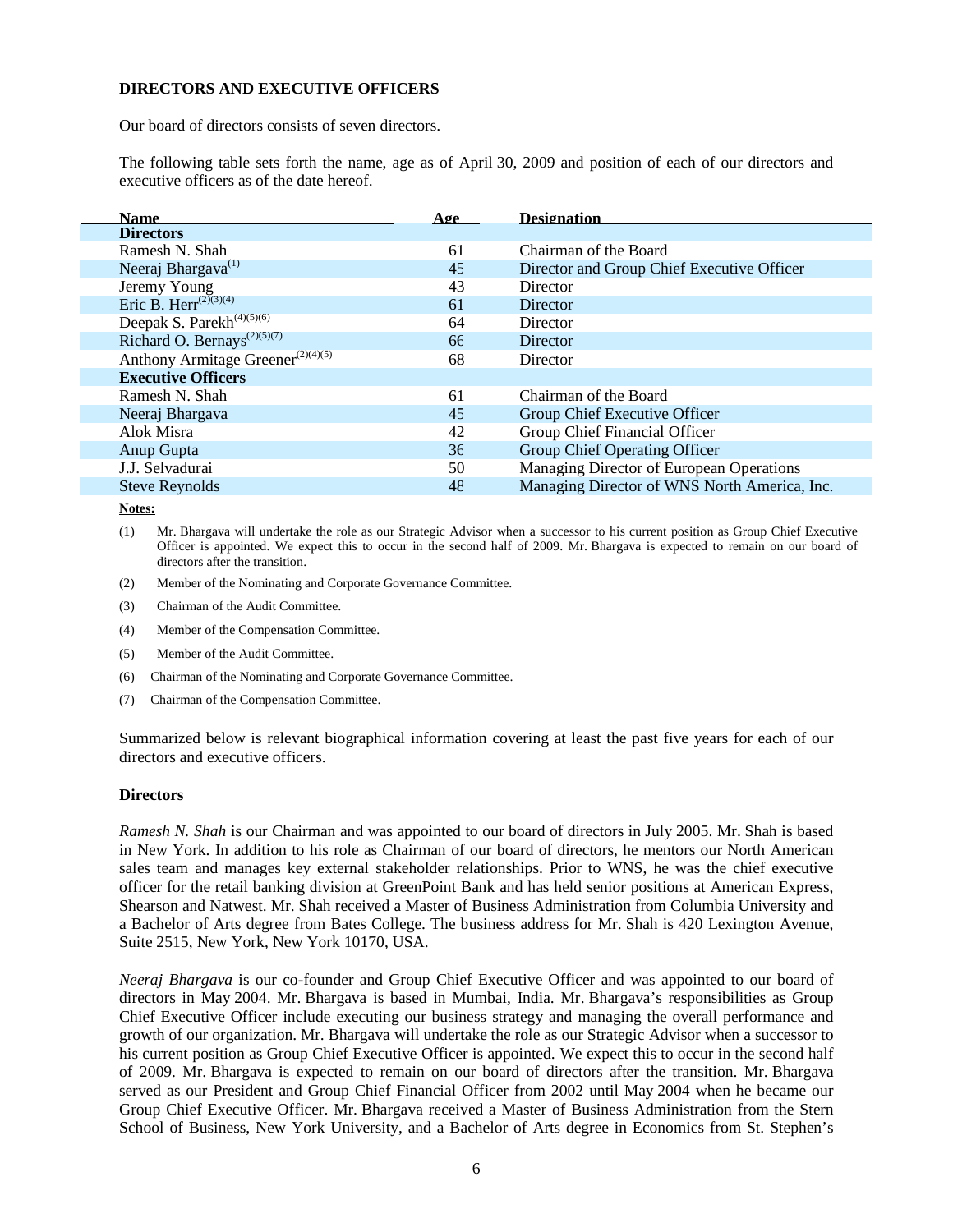College, Delhi University. The business address for Mr. Bhargava is Gate 4, Godrej & Boyce Complex, Pirojshanagar, Vikhroli West, Mumbai 400 079, India.

*Jeremy Young* was appointed to our board of directors as a nominee of Warburg Pincus in May 2004. Mr. Young is based in London. He held various positions at Baxter Healthcare International, Booz, Allen & Hamilton International and Cellular Transplant/Cytotherapeutics before he joined Warburg Pincus in 1992. He received a Master of Arts degree in English from Cambridge University and a Master of Business Administration from Harvard Business School. He focuses on business services and is also a director of Fibernet Communications and Warburg Pincus Roaming II S.A as well as a trustee of The Hemophilia Society. The business address for Mr. Young is Warburg Pincus International LLC, Almack House, 28 King Street, St. James, London SW1Y 6QW, England.

*Eric B. Herr* was appointed to our board of directors in July 2006. Mr. Herr is based in the United States. He currently serves on the board of directors of Taleo Corporation (since 2002) and Starcite Private Limited (since 2007). From 1992 to 1997, Mr. Herr served as Chief Financial Officer of Autodesk, Inc. Mr. Herr received a Master of Arts degree in Economics from Indiana University and a Bachelor of Arts degree in Economics from Kenyon College. The business address for Mr. Herr is P.O. Box 719, Bristol, NH 03222, USA.

*Deepak S. Parekh* was appointed to our board of directors in July 2006. Mr. Parekh is based in Mumbai, India. He currently serves as the Chairman (since 1993) and Chief Executive Officer of Housing Development Finance Corporation Limited, a housing finance company in India which he joined in 1978. Mr. Parekh is the non-executive Chairman (since 1994) of one of our clients, GlaxoSmithKline Pharmaceuticals Ltd. Mr. Parekh is also a director of several Indian public companies such as Satyam Computer Services Limited (since 2009), Airport Authority of India (since 2009), Singapore Telecommunications Ltd (since 2004), Siemens Ltd. (since 2003), HDFC Ergo General Insurance Co. Ltd. (since 2002), Exide Industries Limited (since 2001), HDFC Standard Life Insurance Co. Ltd. (since 2000), HDFC Asset Management Co. Ltd (since 2000), The Indian Hotels Co. Ltd. (since 2000), Castrol India Ltd. (since 1997), Infrastructure Development Finance Co. Ltd (since 1997), Hindustan Lever Ltd. (since 1997), Borax Morarji Limited (since 1997), Bharat Bijlee Limited (since 1995), GlaxoSmithKline Pharmaceuticals Ltd. (since 1994), Hindustan Oil Exploration Corporation Ltd. (since 1994), Zodiac Clothing Company Limited (since 1994), Mahindra & Mahinda Ltd. (since 1990), and Housing Development Finance Corporation Ltd (since 1985). Mr. Parekh received a Bachelor of Commerce degree from the Bombay University and holds a Financial Chartered Accountant degree from England and Wales. The business address for Mr. Parekh is Housing Development Finance Corporation Limited, Ramon House, H.T. Parekh Marg, 169 Backbay Reclamation, Churchgate, Mumbai 400 020, India.

*Richard O. Bernays* was appointed to our board of directors in November 2006 and is based in London. Prior to his retirement in 2001, Mr. Bernays held various senior positions at Old Mutual, plc, a London-based international financial services company, and most recently served as Chief Executive Officer of Old Mutual International. Prior to that, he was with Jupiter Asset Management in 1996, Hill Samuel Asset Management from 1991 to 1996, and Mercury Asset Management from 1971 to 1992. Mr. Bernays currently serves on the board of directors of several public companies, including The NMR Pension Trustee Limited (since 2009), Global MENA Financial Assets Limited (since 2008), The American Museum in Britain (since 2008), Beltone MENA Equity Fund Limited (since 2007), Majid Al Futaim Trust (since 2005), Charter European Trust plc (since 2004), Impax Environmental Markets Trust plc (since 2002), Gartmore Global Trust plc (since 2001), Taikoo Developments Limited (since 1997), and GFM Cossack Bond Company Limited (since 1997). Mr. Bernays is also a member of the Supervisory Board of the National Provident Life. He received a Masters of Arts degree from Trinity College, Oxford University. The business address of Mr. Bernays is Lloyds Chambers, 1 Portsoken Street, London E1 8H2, England.

*Sir Anthony Armitage Greener* was appointed to our board of directors in June 2007. Sir Anthony is based in London and is the Chairman of the Qualifications and Curriculum Authority. He was the Deputy Chairman of British Telecom from 2001 to 2006 and the Chairman of Diageo plc from 1997 to 2000. Prior to that, Sir Anthony was the Chairman and Chief Executive of Guinness plc from 1992 to 1997 and the Chief Executive Officer of Dunhill Holdings from 1974 to 1986. Sir Anthony is presently a director of Nautor AB (since 2009) and Williams Sonoma (since 2007). Sir Anthony was honored with a knighthood in 1999 for his services to the beverage industry. Sir Anthony is a Fellow Member of the Chartered Institute of Management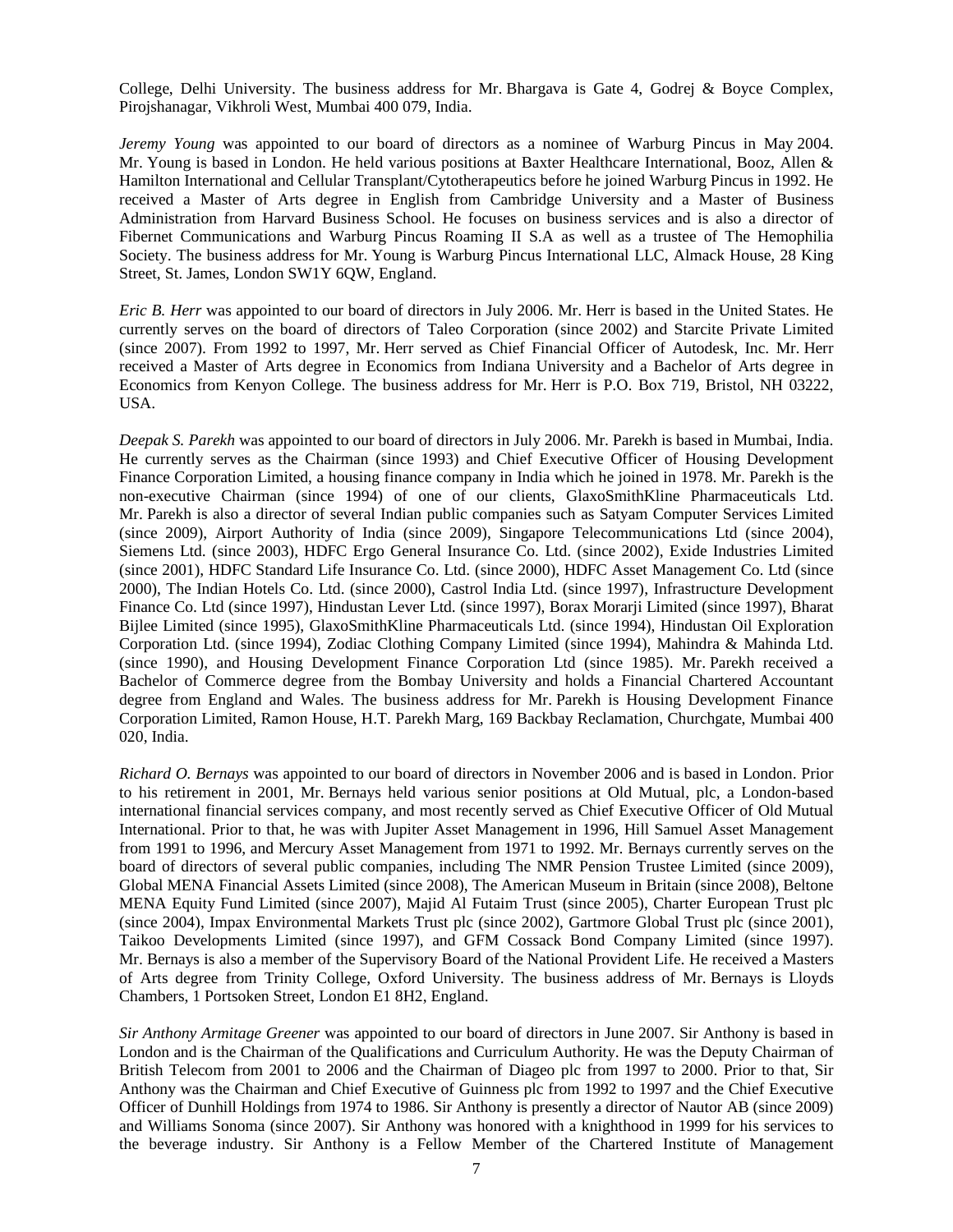Accountants, and Vice-President of the Chartered Institute of Marketing. The business address of Sir Anthony is 83, Piccadilly, London W1J 8QA, England.

## **Executive Officers**

*Ramesh N. Shah* is the Chairman of our board of directors. Please see "— Directors" above for Mr. Shah's biographical information.

*Neeraj Bhargava* is our Group Chief Executive Officer. Please see "— Directors" above for Mr. Bhargava's biographical information.

*Alok Misra* serves as our Group Chief Financial Officer. Mr. Misra is based in Mumbai, India and joined WNS in February 2008. Mr. Misra's responsibilities as Group Chief Financial Officer include finance and accounting, legal and regulatory compliance and risk management. Prior to joining WNS, Mr. Misra was group chief financial officer at MphasiS (a subsidiary of Electronic Data Systems, now a division of Hewlett-Packard) and financial controller at ITC Limited. He is a Fellow of the Institute of Chartered Accountants in India. Mr. Misra received an honors degree in commerce from Calcutta University. The business address for Mr. Misra is Gate 4, Godrej & Boyce Complex, Pirojshanagar, Vikhroli West, Mumbai 400 079, India.

*Anup Gupta* serves as Group Chief Operating Officer. Mr. Gupta is based in Mumbai and is responsible for managing the performance of our business units and enabling units. Prior to his appointment as our Group Chief Operating Officer, Mr. Gupta served as the Chief Executive Officer of our travel and leisure services business unit, and has led many new initiatives since joining our company in 2002. Prior to that, Mr. Gupta was a Principal at eVentures India, a News Corp. and SoftBank backed-venture fund, where he developed many companies in the offshore services areas. Previously, Mr. Gupta was a management consultant with Booz Allen & Hamilton. Mr. Gupta received a Masters of Business Administration from the Indian Institute of Management, Calcutta, where he was awarded the Institute Gold Medal for graduating at the top of the class, and a Bachelor of Technology from the Indian Institute of Technology, Kharagpur where he graduated at the top of his class. The business address for Mr. Gupta is Gate 4, Godrej & Boyce Complex, Pirojshanagar, Vikhroli West, Mumbai 400 079, India.

*J.J. Selvadurai* is Managing Director of European Operations. Prior to that, he was the Chief Executive Officer of our enterprise services business unit until September 2007. Mr. Selvadurai is a business process outsourcing industry specialist with over 20 years of experience in offshore outsourcing. He pioneered such services in Sri Lanka and set up and managed many processing centers in the Philippines, India, Pakistan and the UK. Mr. Selvadurai is a certified electronic data management and processing trainer. Prior to joining WNS in 2002, Mr. Selvadurai was Asia Managing Director (Business Process Outsourcing services) of Hays plc, a FTSE 100 B2B services company. Mr. Selvadurai is certified in data management and is a member of the data processing institute. The business address for Mr. Selvadurai is Ash House, Fairfield Avenue, Staines, Middlesex, TW18 4AN, England.

*Steve Reynolds* is Managing Director of WNS North America, Inc. He is based in New York and has over 15 years of experience in the BOP industry. Prior to assuming this role, Mr. Reynolds was Executive Vice President, Business Development for our travel and leisure business unit. Prior to joining us, he was Regional Vice President for Advanced Contact Solutions, Inc. where he was responsible for the growth, operations and profitability of a division. This role included managing operations throughout Mexico, Manila, Fiji, Guatemala and the US. Prior to that, he held senior executive positions at TRX and Travel Technologies Group, which became part of TRX in 2000. Mr. Reynolds received a Master of Business Administration from Texas A&M University and a Bachelor of Science in computer science from Baylor University. The business address for Mr. Reynolds is 7318 Marquette, Dallas, TX 75225, USA.

# **COMPENSATION Our Compensation Philosophy and Practice**

The following contains a description and analysis of the compensation arrangements and decisions we made for our executive officers and other managers for fiscal 2009 and 2008. Other managers refer to our officers who are holding positions of Executive Vice President, Senior Vice President or their equivalent.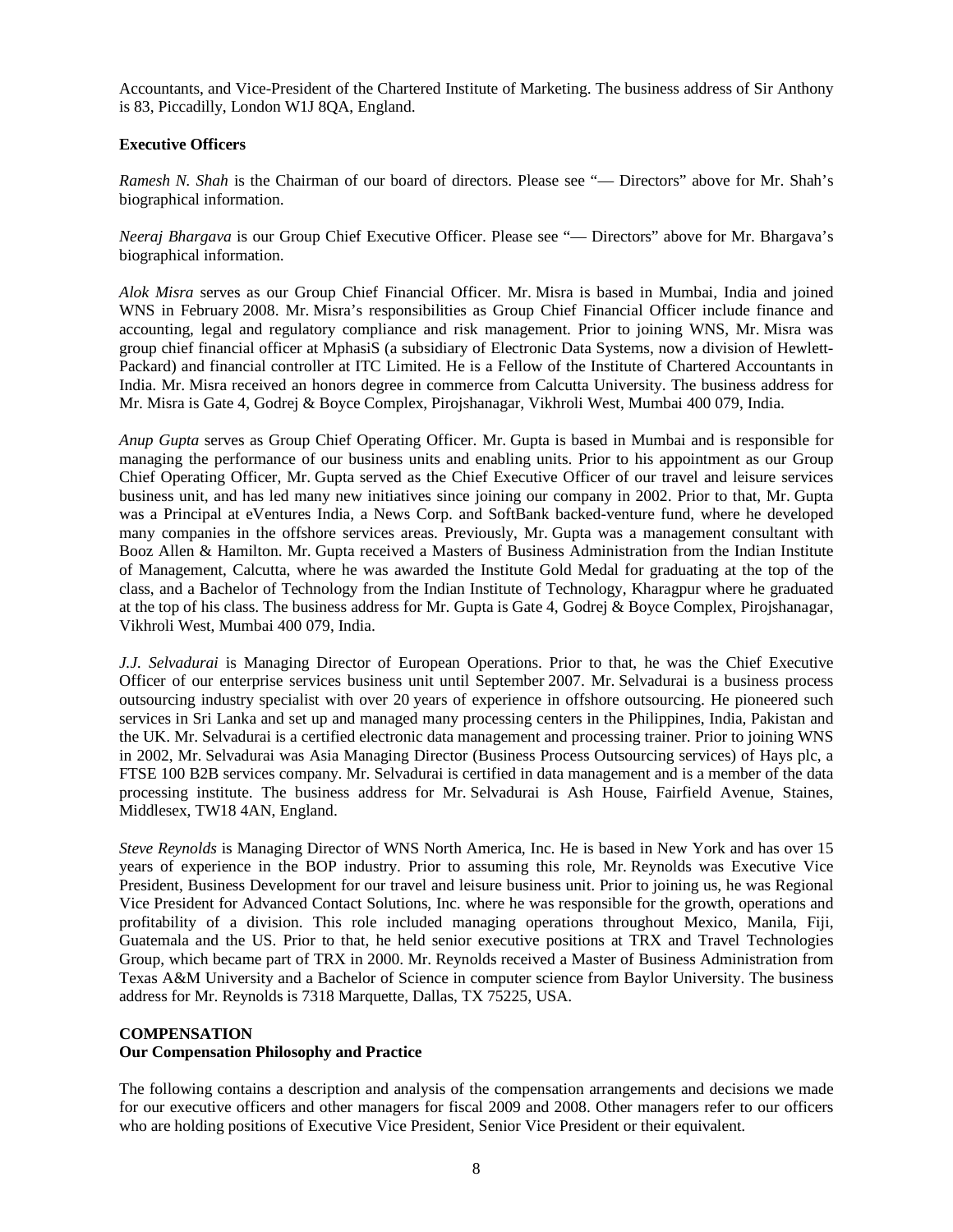## *General Philosophy*

A combination of base salary, performance-based bonus and equity awards (as long-term incentives) is used to compensate our executive officers and other managers. The compensation for our executive officers and other managers is designed (a) to be competitive with compensation packages of comparable information technology and IT-enabled services, or ITES, companies in India, particularly ITES companies in the business process outsourcing, or BPO, sector as we compete directly with these companies for the same talent-pool to provide services to similar clients; and (b) to retain and attract talent from the US and Europe which is required to meet our needs as a global BPO company, particularly as most of our clients are based outside of India.

The information technology and BPO industries have been leading growth sectors in India in the recent years and compete with each other for managerial talent required to drive their growth. We, in turn, routinely adjust our compensation levels in order to attract and retain employees with the requisite managerial skills and background. We also regularly review compensation packages offered by peer companies in the countries where our executive officers and other managers are located to assess our competitiveness. In particular, to serve the needs of our clients in the UK and the US, we set our compensation levels with a view to be in a competitive position to actively recruit and retain senior management talent based in these two countries.

In general, at the beginning of each fiscal year, our board of directors sets individual and group performance targets for our executive officers and other managers. For our executive officers, the incentive awards, consisting of performance-based bonus and equity award, are linked primarily to our growth for earnings (net income excluding stock compensation and amortization charges) and revenue less repair payments and other strategically important targets. For other managers, the incentive awards are linked primarily to the achievement of the operational goals for the areas of operations managed by them and to our overall annual performance.

## *Determination of Compensation*

The compensation committee is provided with the primary authority to determine and approve the compensation package, as well as the individual elements of the compensation package, of our executive officers. Consistent with the last two fiscal years, an independent global human resource consulting firm, Mercer Human Resource Consulting, or Mercer, was retained by the compensation committee to assist it in the determination of the key elements of our compensation package. To aid the compensation committee in making its determination, our Chairman of the Board, our Group Chief Executive Officer, and our Chief People Officer, who is the head of our human resource department, provide recommendations to the compensation committee regarding the compensation of our executive officers based upon Mercer's recommendations as well as their own analyses. To determine the compensation of our executive officers, the compensation committee, in turn, reviews the performance of these executive officers, and participates in discussions with the Chairman of the Board and the Group Chief Executive Officer, and considers their recommendations in the light of Mercer's compensation survey findings of comparable companies and recommendations to determine and approve our executive officers' compensations. For other managers, the compensation committee determines the maximum equity awards to be granted and the guidelines for making such grants and authorizes the Group Chief Executive Officer, in consultation with the Chairman of the Board, to determine the awards to be granted to these members of the management team subject to the maximum number of awards and guidelines. In addition, our Group Chief Executive Officer, our Chairman of the Board and our Chief People Officer, in consultation with the Chief Executive Officer of each of our business units and the head of each of our enabling units, determine the base salary and bonus of our other managers.

## *Target Overall Compensation*

Our overall compensation targets have been set in close consultation with Mercer. In fiscal 2006, in conjunction with our preparation for our initial public offering in July 2006, Mercer's work included conducting a survey of the prevailing compensation practices within the information technology and ITES/BPO industries in India and the US to advise the compensation committee on compensation structures and appropriate amounts and nature of compensation for our executive officers and other managers to ensure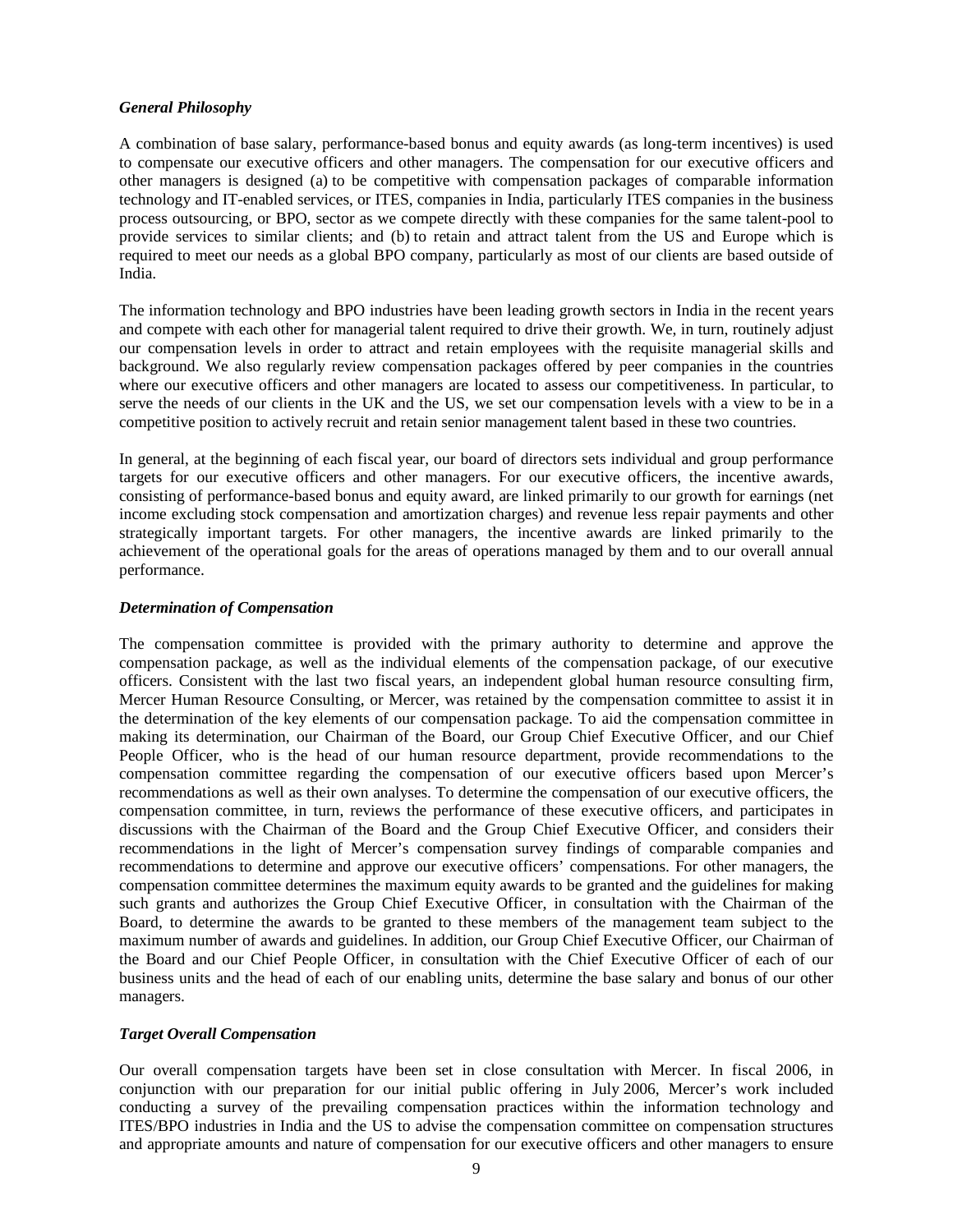that our compensation package is competitive in our markets. The companies selected by Mercer for its survey for benchmarking our executive officers' compensation also included companies in similar industries and size that were recently listed in the US at that time. The selected peer group of companies included Syntel, LLC and Convergys Corporation from the data processing, outsourced services and telecommunication services industries, and Cognizant Technology Solutions Corporation, Covansys Corp. and Kanbay, Inc. from the information technology consulting and other services industries.

The Mercer survey provided us with a starting point in the determination of our overall compensation targets. In addition, we considered factors which from our experience have been important in the retention of our employees and the feedback received from our employees as well as potential employees during recruitment to determine the overall compensation targets. In the case of our Group Chief Executive Officer, we also considered our overall performance under his leadership and the opportunity cost of finding a suitable replacement for him. Based upon Mercer's recommendations and the other considerations discussed above, the compensation committee determined and approved the fiscal 2009 target overall compensation for our executive officers.

## *Allocation Among Compensation Components*

The compensation package for our executive officers and other managers comprises a base salary, a cash bonus and the grant of equity awards in the form of stock options and restricted share units, or RSUs, linked to performance. The mix of compensation components varies based on the seniority level of the executive officer. We typically allocate proportionately more performance-based compensation for the more senior levels of management to ensure that their total compensation reflects our overall success or failure and to motivate these senior management team members to meet appropriate performance measures, thereby maximizing total return to shareholders. Correspondingly, the weight of the base salary component in the overall compensation is greater for lower levels of management.

Each vested option is exercisable into one ordinary share and each vested RSU entitles the holder of such RSU to receive one ordinary share. In fiscal 2009, we granted RSUs to all our executive officers and other managers.

*Base Salary*. We pay a base salary to our executive officers and other managers to enable them to maintain a standard of living in keeping with their professional standing and background within their communities. Data from Mercer's survey of our peer group of companies was a significant factor in determining the salary levels. We also relied heavily on our recruiting experience for senior executive level positions. It is our experience that base salary levels are considered to be more important in attracting the right candidates for our Senior Vice President level positions and below than for more senior management level positions and we set base salaries accordingly to compete for the right talent at each level.

*Cash Bonus*. Cash performance bonuses are awarded at the end of each fiscal year based upon the achievement of individual and group performance targets. The cash performance bonuses payable are accrued every month. Statutorily applicable taxes and contributions payable on these amounts are deducted before payment. Our executive officers and other managers have a diverse set of measurable goals that are designed to promote the interests of our three key constituencies, namely, shareholders, customers and employees, and includes building our organization capabilities as well as other strategically important initiatives. These goals reflect their key responsibilities during the year, which range from sales targets to operational goals, and are typically listed as each individual's key performance indicators. The key performance indicators are identified during the individual's annual performance review process. The key performance indicators include the following key financial metrics:

- **•** group profit after taxes, plus share-based compensation expenses plus amortization of intangible
- **•** operating margins;
- **•** annual revenue less repair payments; and
- exit revenue less repair payments, which is the average monthly revenue less repair payments earned calculated based on the last two months of the fiscal year.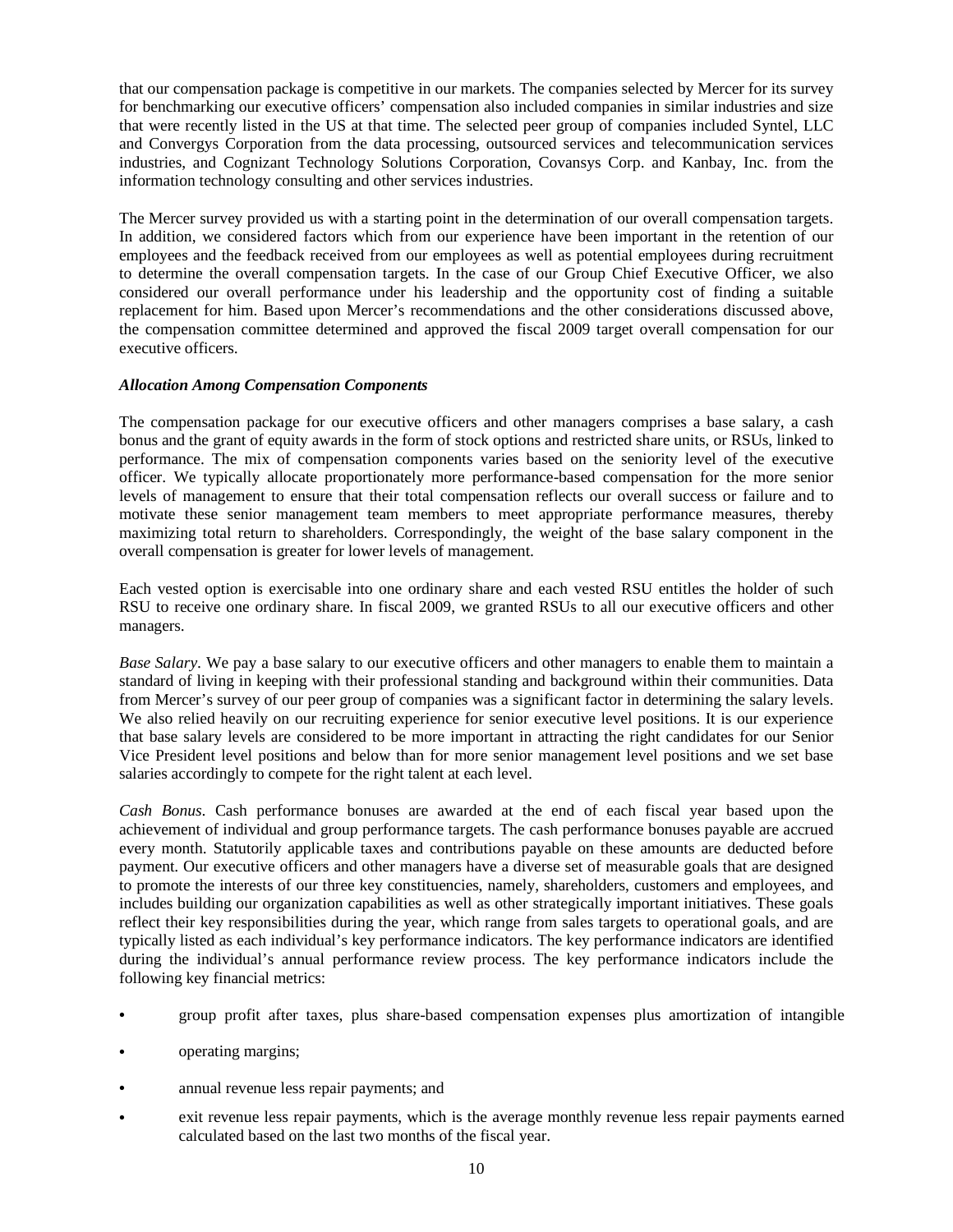In addition, for fiscal 2009 and 2008, the key performance indicators included the following additional performance targets for the following executive officers:

- **•** Chairman of the Board achievement of specified revenue targets in the US;
- Group Chief Executive Officer retention of key managers holding a position of Senior Vice President and above, overall attrition rate, and growth in our business;
- Group Chief Financial Officer overall cost reduction, achievement of profit after tax targets, and statutory, legal and financial compliance;
- Group Chief Operating Officer achievement of gross margins, overall attrition rate, and overall cost reduction;
- Managing Director of European Operations achievement of specified revenue targets in the UK and Europe; and
- Managing Director of WNS North America, Inc. achievement of specified revenue targets in North America.

Further, the Mercer study, which benchmarked peer group companies, was used to set bonus targets as a percentage of the base salary for our executive officers and other managers.

*Equity Awards*. SFAS 123(R), which requires stock options granted to be recognized as an accounting expense, became effective for us on April 1, 2006. As a result, RSUs, as a compensation tool, became as attractive as stock options and we decided to grant RSUs together with stock options in the equity award component of compensation. We believe that RSUs provide as much incentive as stock options to motivate employees to perform at a high level. An added attraction of RSUs for a growing company like ours is that fewer RSUs need to be granted to provide equivalent value as compared to stock options, thereby reducing the dilutive impact to shareholders.

In determining equity compensation, our board of directors first determines the maximum equity dilution that may result from equity awards and the maximum amount of equity-based compensation expense that may be incurred for the fiscal year. Thereafter, based upon the recommendations of our human resource department, we determine the proportion of RSUs to be granted for each level of our executive officers and other managers. Finally, with the approval of our compensation committee, we determine the total number of stock options and RSUs to be granted to each level of our executive officers and other managers based on the fair market value of the options on the grant date. The grant of these awards is based upon an individual's performance and typically occurs after the end of the fiscal year as a part of the annual performance appraisal process. For fiscal 2009, most of the grants were made in April 2008 in respect of services rendered in fiscal 2008. For fiscal 2008, most of the grants were made in April 2007 in respect of services rendered in fiscal 2007. For fiscal 2007, most of the grants were made in July 2006. The existing or vested equity holdings of an employee or the number of prior awards granted are not taken into consideration in determining the number of awards to be granted.

The performance goals for the award of equity awards to our executive officers and other managers are the same as the performance goals to be considered for cash performance bonus payments. RSUs typically vest over a period of three years in different instalments from the date of grant. Under the 2002 Stock Incentive Plan, an individual must remain in our employment and must not have resigned prior to the date of vesting. Under the Amended and Restated 2006 Incentive Award Plan, an individual must remain in our employment prior to the date of vesting even if he has resigned prior to the date of vesting. The share-based compensation expenses are amortized over the vesting period.

Mercer has recommended regular annual equity grants to our executive officers and other managers. Based on Mercer's recommendation, we use a tiered approach that denominates award values as a percentage of salary. These awards vest in equal installments over a period of three years on each anniversary of the date of grant. In fiscal 2009, we granted RSUs to all our executive officers and other managers.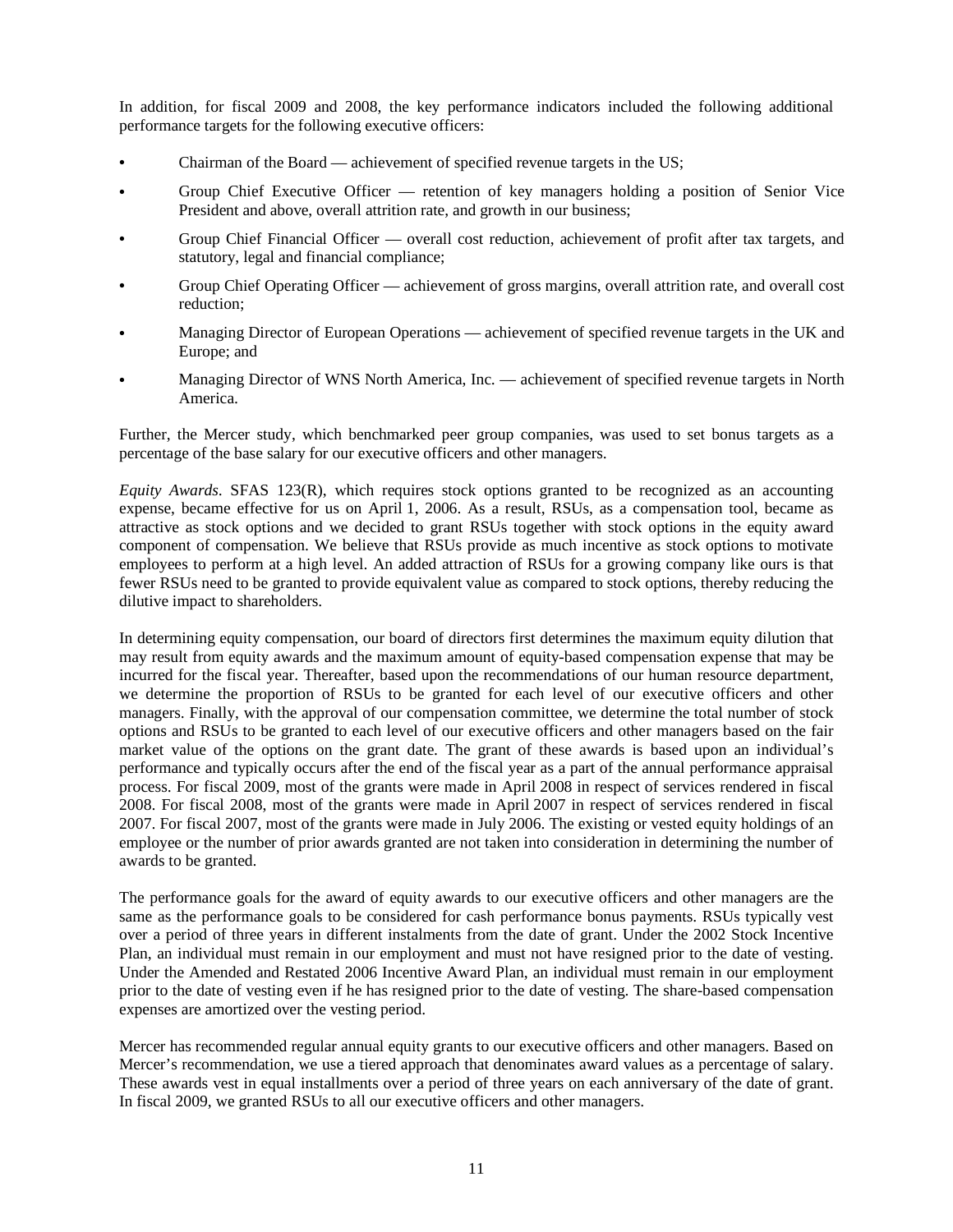# *Retirement Benefits*

We maintain retirement benefit plans in the form of certain statutory and incentive plans for our executive officers and other managers. The features and benefits of these plans are largely governed by applicable laws and market practices in the countries in which we operate and, accordingly, vary from country to country in which we operate. For more information, see "-Employee Benefit Plans."

## *Perquisites and Other Benefits*

The perquisites and benefits granted to our executive officers and other managers are designed to comply with the tax regulations of the applicable country and therefore vary from country to country in which we operate. To the extent consistent with the tax regulations of the applicable country, the benefits include:

- **•** medical insurance;
- **•** leave travel assistance;
- telephone expenses reimbursement;
- **•** food coupons;
- **•** company car schemes;
- **•** petrol and maintenance for cars;
- **•** health clubs;
- **•** accident and life insurance (based on the level of seniority);
- **•** leased residential accommodation; and
- **•** relocation benefits (individually negotiated).

We review and adjust our benefits based upon the competitive practices in the local industry, inflation rates, and tax regulations every fiscal year. Our underlying philosophy is to provide the benefits that are ordinarily required by our employees for their well-being in their daily lives and to negotiate group-level discounted rates so that all of our employees will be able to pay less than what they would otherwise pay as individuals for the same level of benefits, and maximize the overall value of their compensation package. In countries where it is not possible or it does not make economic sense to provide the same level of benefits that may be provided in other locations, we pay equivalent cash compensation to our employees.

## *Severance Benefits*

Under each of our employment agreements with our executive officers, including our Group Chief Executive Officer and Chairman of the Board, if we terminated their employment without cause or if they terminated their employment with us for good reasons, such as a material decrease in their role and responsibilities or in their salary or bonuses opportunity), they would be entitled to receive the severance benefits. For more information on the severance benefits available to our Group Chief Executive Officer and Chairman of the Board, see "— Employment Agreements of Certain Directors" below.

## *Change in Control Arrangements*

In the event of a change in control, all granted but unvested stock options and RSUs under the Amended and Restated 2006 Incentive Award Plan would immediately vest and become exercisable by our executive officers subject to certain conditions set out in the applicable stock option plans.

## **Compensation of Directors and Executive Officers**

The aggregate compensation (including contingent or deferred payment) paid to our directors and executive officers for services rendered in fiscal 2009 was US\$3.2 million, which comprised of US\$2.1 million paid towards salary, US\$0.8 million paid towards bonus and US\$0.3 million paid towards social security, medical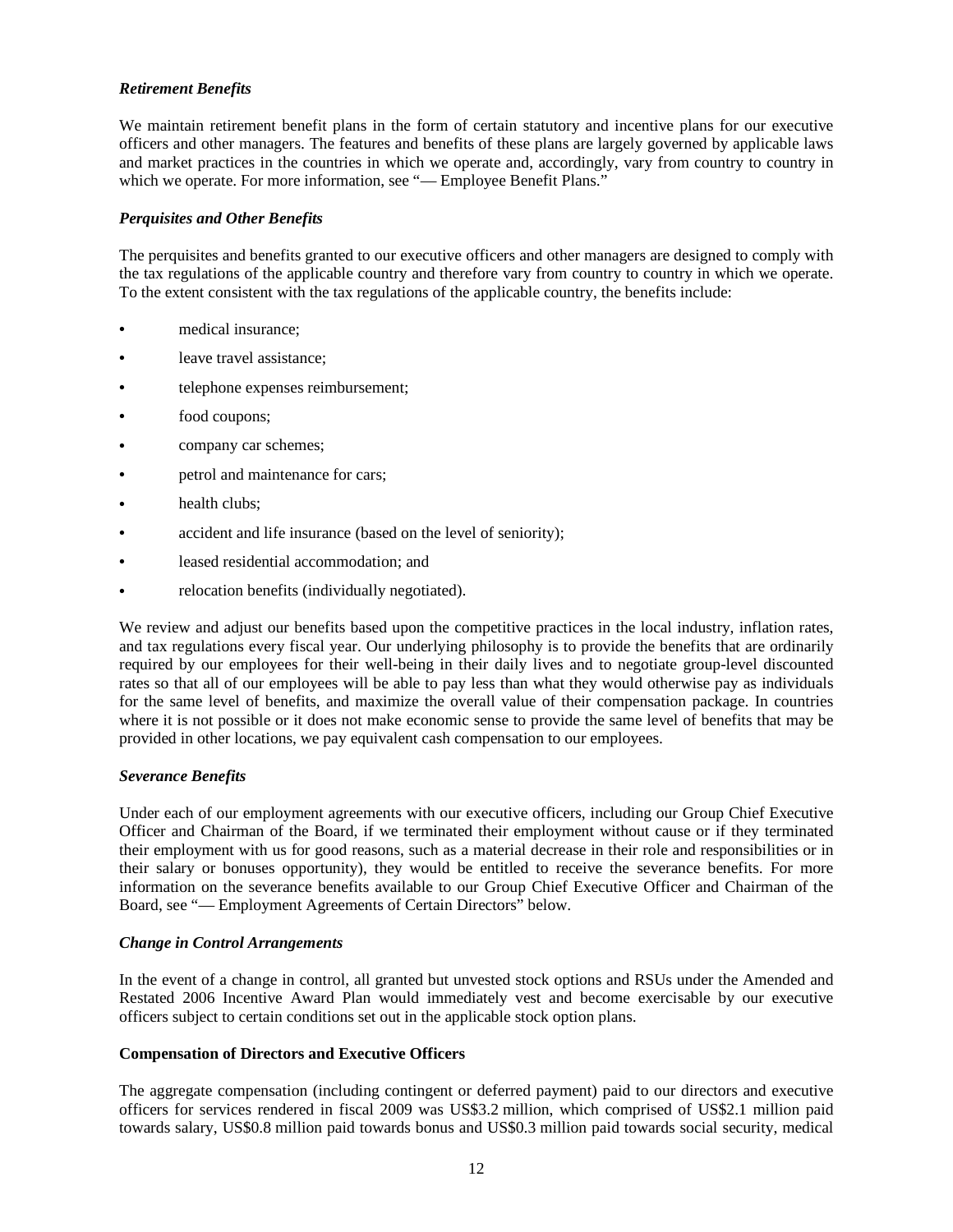and other benefits. The total compensation paid to our most highly compensated executive officer in fiscal 2009 was US\$0.8 million (which was comprised of US\$0.5 million paid towards salary, US\$0.3 million paid towards bonus payments and US\$0.07 million paid towards social security, medical and other benefits).

The following table sets forth the total compensation paid to each of our directors and executive officers for services rendered in fiscal 2009. The individual compensation of Messrs. Alok Misra and Anup Gupta are disclosed in the statutory annual accounts of our subsidiary, WNS Global Services Private Limited, or WNS Global, filed with the Registrar of Companies in the state of India where its registered office is located. We are voluntarily disclosing the individual compensation of our other executive officers.

|                                |           | <b>As of March 31, 2009</b> |                       |  |
|--------------------------------|-----------|-----------------------------|-----------------------|--|
| Name                           | Salary    | <b>Bonus</b>                | <b>Other Renefits</b> |  |
| Ramesh N. Shah                 | US400,000 | US160,000                   | US 63,951             |  |
| Neeraj Bhargava <sup>(1)</sup> | 480,000   | 288,000                     | 74,463                |  |
| Alok Misra                     | 309.433   | 10,170                      | 16,017                |  |
| Anup Gupta                     | 344,297   | 104.998                     | 17.767                |  |
| J.J. Selvadurai                | 309,937   | 123,975                     | 104,387               |  |
| Steve Reynolds                 | 304,917   | 68,750                      | 35,267                |  |

**Note:**

(1) Mr. Bhargava will undertake the role as our Strategic Advisor when a successor to his current position as Group Chief Executive Officer is appointed. We expect this to occur in the second half of 2009. Mr. Bhargava is expected to remain on our board of directors after the transition.

The aggregate compensation paid to our non-executive directors in fiscal 2009 was US\$371,500 which comprised of sitting fees.

Our directors and executive officers were granted 407,258 RSUs under our amended 2006 Incentive Award Plan in fiscal 2009. No options were granted in fiscal 2009.

Under our 2006 Incentive Award Plan as initially adopted, our independent directors each received options to purchase 14,000 shares initially and an option to purchase 7,000 shares upon reelection to our board of directors at each annual meeting of shareholders thereafter. On August 7, 2007, our board of directors adopted an amendment to our 2006 Incentive Award Plan to eliminate the provision for fixed grants of options to our directors. The number of awards to be granted to our independent directors are instead determined by our board of directors or our compensation committee. Pursuant to this, our board of directors and our compensation committee determined that each independent director be granted 2,000 options and 2,500 RSUs for fiscal 2008 and 7,700 RSUs for fiscal 2009. The options granted to independent directors will be nonqualified options with a per share exercise price equal to 100% of the fair market value of a share on the date that the option is granted. Options granted to independent directors will become exercisable in cumulative annual instalments of 33 $\frac{1}{3}$ % on each of the first, second and third anniversaries of the date of grant. At our annual general meeting held on September 15, 2008, we obtained shareholders' approval pursuant to Article 102 of our Articles of Association for an aggregate sum of US\$3 million to be available for the payment of remuneration and other benefits and, further as part of our directors' remuneration, for awards to be granted by the compensation committee of the board of directors at its discretion in accordance with our amended 2006 Incentive Award Plan to our directors for the period from our annual general meeting until our next annual general meeting. On February 13, 2009, our shareholders adopted the Amended and Restated 2006 Incentive Award Plan.

Future grants of awards will continue to be determined by our board of directors or our compensation committee under the Amended and Restated 2006 Incentive Award Plan.

## **Employment Agreements of Certain Directors**

The employment agreement we have entered into with Mr. Neeraj Bhargava in July 2006 to serve as our Group Chief Executive Officer for a three-year term will renew automatically for additional one-year increments, unless either we or Mr. Bhargava elect not to renew the term. Under the agreement, Mr. Bhargava is entitled to receive compensation, health and other benefits and perquisites commensurate with his position. In addition, pursuant to the agreement, in April 2007, Mr. Bhargava was granted stock options and RSUs to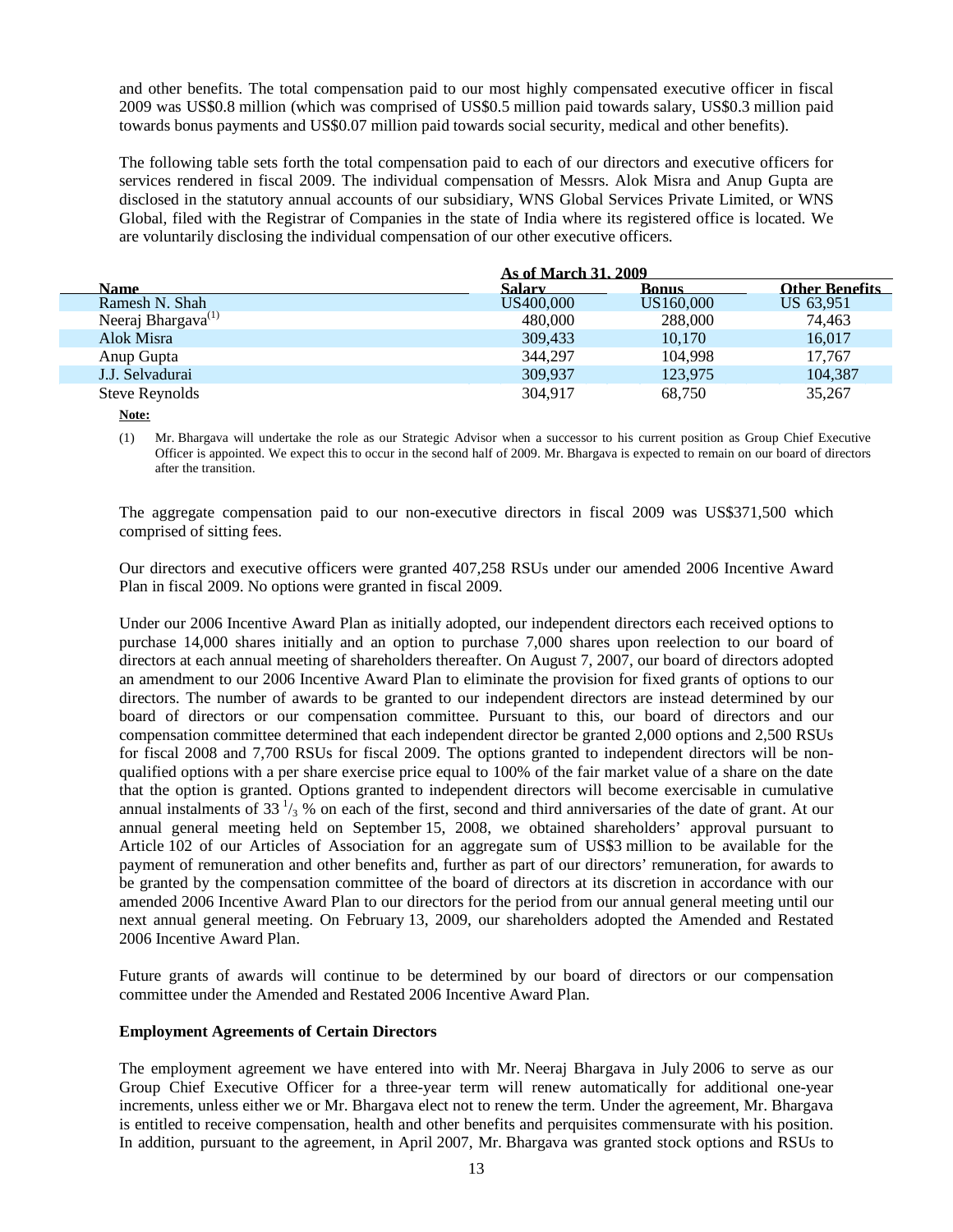purchase an aggregate of 65,600 shares that will vest over a three-year period, subject to his continued employment with us. If Mr. Bhargava's employment is terminated by us without cause (as defined in the employment agreement), he will be entitled to receive his base salary for a period of 12 months after the date of such termination, in addition to all accrued and unpaid salary, accrued and unused vacation and any unreimbursed expenses. Mr. Bhargava would also be entitled to health benefits during those 12 months to the extent permitted under our health plans.

If Mr. Bhargava's employment is terminated by us without cause or by Mr. Bhargava for good reason (each as defined in the employment agreement) and Mr. Bhargava executes a general release and waiver of claims against us, subject to his continued compliance with certain non-competition and confidentiality obligations, Mr. Bhargava will be entitled to receive severance payments and benefits from us as follows: (i) 24 months of base salary and healthcare benefits from his date of termination; (ii) a lump sum payment equal to twice his effective target bonus; and (iii) accelerated vesting of the stock options and RSUs granted under this employment agreement through the end of the month of termination. If we experience a change in control while Mr. Bhargava is employed under this agreement, all of the stock options and RSUs granted to Mr. Bhargava under this employment agreement will vest and the stock options will become exercisable on a fully accelerated basis.

In January 2009, we announced that Mr. Bhargava will step down as our Group Chief Executive and transition to the role of our Strategic Advisor. We have since commenced a search for a successor Group Chief Executive Officer. Until a successor Group Chief Executive Officer is appointed or the expiration of Mr. Bhargava's employment with us on July 26, 2009, whichever is the later, Mr. Bhargava has agreed to continue to act as our Group Chief Executive Officer. The terms of his current employment agreement will be extended during the interim period until a successor is appointed. Mr. Bhargava will undertake the role as our Strategic Advisor when a successor to his current position as Group Chief Executive Officer is appointed. We expect this to occur in the second half of 2009. Mr. Bhargava is expected to remain on our board of directors after the transition. The terms of Mr. Bhargava's future employment as our Strategic Advisor have not been finalized.

The employment agreement we have entered into with Mr. Ramesh Shah in July 2006 to serve as our Chairman for a three-year term will renew automatically for additional one-year increments, unless either we or Mr. Shah elect not to renew the term. Under the agreement, Mr. Shah is entitled to receive compensation, health and other benefits and perquisites commensurate with his position. In addition, pursuant to the agreement, in April 2007, Mr. Shah was granted stock options and RSUs to purchase an aggregate of 54,688 shares that will vest over a three-year period, subject to his continued employment with us. If Mr. Shah's employment is terminated by us without cause (as defined in the employment agreement), he will be entitled to receive his base salary for 12 months after the termination, in addition to all accrued and unpaid salary, earned bonus, accrued and unused vacation and all benefits as set out in the employment agreement.

If Mr. Shah's employment is terminated by us without cause or by Mr. Shah for good reason (each as defined in the employment agreement) and Mr. Shah executes a general release and waiver of claims against us, subject to his continued compliance with certain non-competition and confidentiality obligations, Mr. Shah will be entitled to receive severance payments and benefits from us as follows: (i) 24 months of base salary and healthcare benefits from his date of termination; (ii) a lump sum payment equal to twice his effective target bonus; and (iii) accelerated vesting of the stock options and RSUs granted under this employment agreement through the end of the month of termination. If we experience a change in control while Mr. Shah is employed under this agreement, all of the stock options and RSUs granted to Mr. Shah under this employment agreement will vest and the stock options will become exercisable on a fully accelerated basis. We expect Mr. Shah's employment agreement to be automatically renewed for an additional year upon the expiry of current term in July 2009.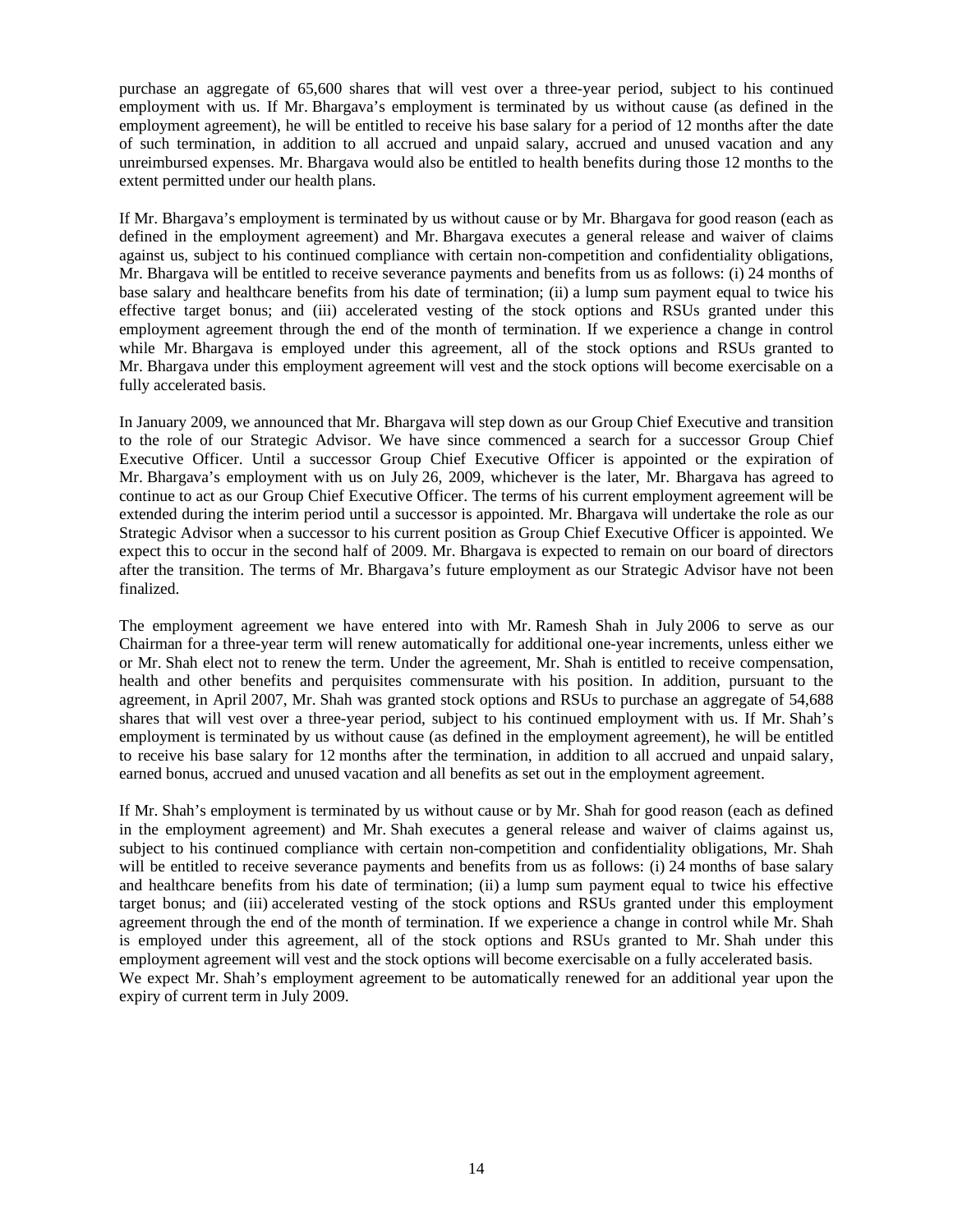#### **Options and Restricted Share Units Granted**

The following table sets forth information concerning RSUs granted to our directors and executive officers in fiscal 2009. No options were granted in fiscal 2009.

| <b>Name</b>                     | <b>Number of Ordinary Shares</b><br><b>RSUs Granted</b> | <b>Exniration Date</b> |
|---------------------------------|---------------------------------------------------------|------------------------|
| <b>Directors</b>                |                                                         |                        |
| Ramesh N. Shah                  | 90,909                                                  | April 6, 2018          |
| Neeraj Bhargava                 | 109,091                                                 | April 6, 2018          |
| Jeremy Young                    |                                                         |                        |
| Eric B. Herr                    | 7,700                                                   | September 14, 2018     |
| Deepak S. Parekh                | 7,700                                                   | September 14, 2018     |
| Richard O. Bernays              | 7,700                                                   | September 14, 2018     |
| <b>Anthony Armitage Greener</b> | 7,700                                                   | September 14, 2018     |
| <b>Executive Officers</b>       |                                                         |                        |
| Alok Misra                      | 24,659                                                  | April 6, 2018          |
|                                 | 24,659                                                  | January 4, 2019        |
| Anup Gupta                      | 54,866                                                  | April 6, 2018          |
| J.J. Selvadurai                 | 42,078                                                  | April 6, 2018          |
| <b>Steve Reynolds</b>           | 5,455                                                   | April 6, 2018          |
|                                 | 24,741                                                  | July 6, 2018           |

#### **Employee Benefit Plans**

We maintain employee benefit plans in the form of certain statutory and incentive plans covering substantially all of our employees. As of March 31, 2009, the total amount set aside or accrued by us to provide pension, retirement or similar benefits was US\$7.8 million.

#### *Provident Fund*

In accordance with Indian and Sri Lankan laws, all of our employees in India and Sri Lanka are entitled to receive benefits under the respective Government Provident Fund, a defined contribution plan to which both we and the employee contribute monthly at a pre-determined rate (currently 12% of the employee's base salary). These contributions are made to the respective Government Provident Fund and we have no further obligation under this fund apart from our monthly contributions. We contributed an aggregate of US\$5.4 million in fiscal 2009, US\$5.1 million in fiscal 2008 and US\$3.2 million in fiscal 2007 to the Government Provident Fund.

#### *US Savings Plan*

Eligible employees in the US participate in a savings plan, or the US Savings Plan, pursuant to Section 401(k) of the United States Internal Revenue Code of 1986, as amended, or the Code. The US Savings Plan allows our employees to defer a portion of their annual earnings on a pre-tax basis through voluntary contributions thereunder. The US Savings Plan provides that we can make optional contributions up to the maximum allowable limit under the Code.

#### *UK Pension Scheme*

Eligible employees in the UK contribute to a defined contribution pension scheme operated in the UK. The assets of the scheme are held separately from ours in an independently administered fund. The pension expense represents contributions payable to the fund by us.

#### *Gratuity*

In accordance with Indian and Sri Lankan laws, we provide for gratuity pursuant to a defined benefit retirement plan covering all our employees in India and Sri Lanka. Our gratuity plan provides for a lump sum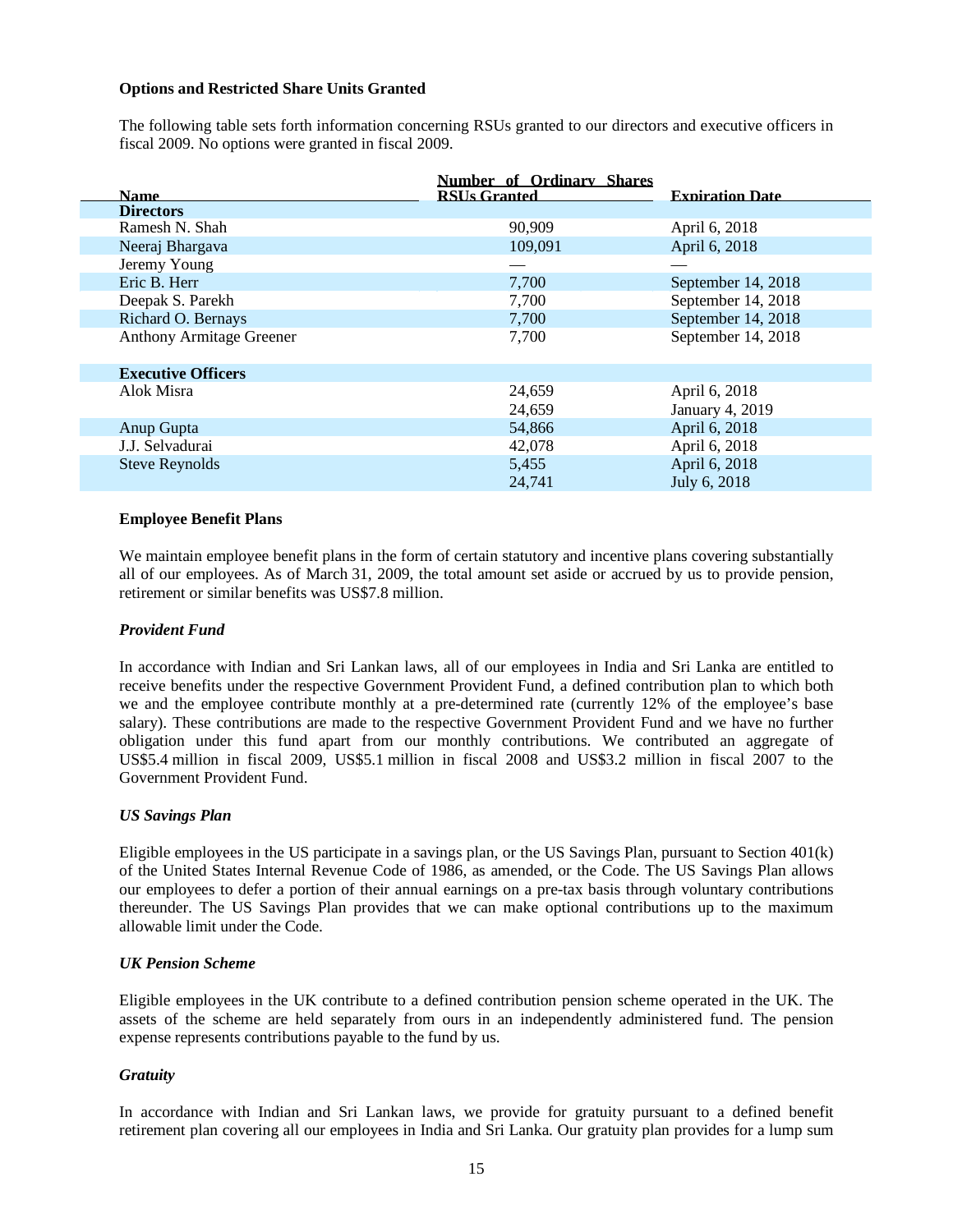payment to eligible employees on retirement death, incapacitation or on termination of employment in an amount based on the employee's salary and length of service with us (subject to a maximum of approximately US\$7,584 per employee in India). In India, we provide the gratuity benefit of two Indian subsidiaries through actuarially determined contributions pursuant to a non-participating annuity contract administered and managed by the Life Insurance Corporation of India, or LIC, and AVIVA Life Insurance Company Pvt. Ltd., or AVIVA Life Insurance. Under this plan, the obligation to pay gratuity remains with us although LIC and AVIVA Life Insurance administer the plan. We contributed an aggregate of US\$0.1 million, US\$0.1 million and US\$0.1 million in fiscal 2009, 2008 and 2007, respectively, to LIC and AVIVA Life Insurance. Our Sri Lanka subsidiary and five of our Indian subsidiaries have unfunded gratuity obligations.

#### *Compensated Absence*

Our liability for compensated absences is determined on an accrual basis for the entire unused vacation balance standing to the credit of each employee as at year-end and were charged to income in the year in which they accrue.

#### *2002 Stock Incentive Plan*

We adopted the 2002 Stock Incentive Plan on July 3, 2002 to help attract and retain the best available personnel to serve us and our subsidiaries as officers, directors and employees. We terminated the 2002 Stock Incentive Plan upon our adoption of our 2006 Incentive Award Plan effective upon the pricing of our initial public offering as described below. Upon termination of the 2002 Stock Incentive Plan, the shares that would otherwise have been available for the grant under the 2002 Stock Incentive Plan were effectively rolled over into the Amended and Restated 2006 Incentive Award Plan, and any awards outstanding remain in full force and effect in accordance with the terms of the 2002 Stock Incentive Plan.

*Administration.* The 2002 Stock Incentive Plan is administered by our board of directors, which may delegate its authority to a committee (in either case, the "Administrator"). The Administrator has complete authority, subject to the terms of the 2002 Stock Incentive Plan and applicable law, to make all determinations necessary or advisable for the administration of the 2002 Stock Incentive Plan.

*Eligibility.* Under the 2002 Stock Incentive Plan, the Administrator was authorized to grant stock options to our officers, directors and employees, and those of our subsidiaries, subject to the terms and conditions of the 2002 Stock Incentive Plan.

*Stock Options.* Stock options vest and become exercisable as determined by the Administrator and set forth in individual stock option agreements, but may not, in any event, be exercised later than ten years after their grant dates. In addition, stock options may be exercised prior to vesting in some cases. Upon exercise, an optionee must tender the full exercise price of the stock option in cash, check or other form acceptable to the Administrator, at which time the stock options are generally subject to applicable income, employment and other withholding taxes. Stock options may, in the sole discretion of the Administrator as set forth in applicable award agreements, continue to be exercisable for a period following an optionee's termination of service. Shares issued in respect of exercised stock options may be subject to additional transfer restrictions. Any grants of stock options under the 2002 Stock Incentive Plan to US participants were in the form of nonqualified stock options. Optionees, other than optionees who are employees of our subsidiaries in India, are entitled to exercise their stock options for shares or ADSs or American Depository Shares in the company.

*Corporate Transactions.* If we engage in a merger or similar corporate transaction, except as may otherwise be provided in an individual award agreement, outstanding stock options will be terminated unless they are assumed by a successor corporation. In addition, the Administrator has broad discretion to adjust the 2002 Stock Incentive Plan and any stock options thereunder to account for any changes in our capitalization. *Amendment.* Our board of directors may amend or suspend the 2002 Stock Incentive Plan at any time, provided that any such amendment or suspension must not impact any holder of outstanding stock options without such holder's consent.

*Transferability of Stock Options.* Each stock option may be exercised during the optionee's lifetime only by the optionee. No stock option may be sold, pledged, assigned, hypothecated, transferred or disposed of by an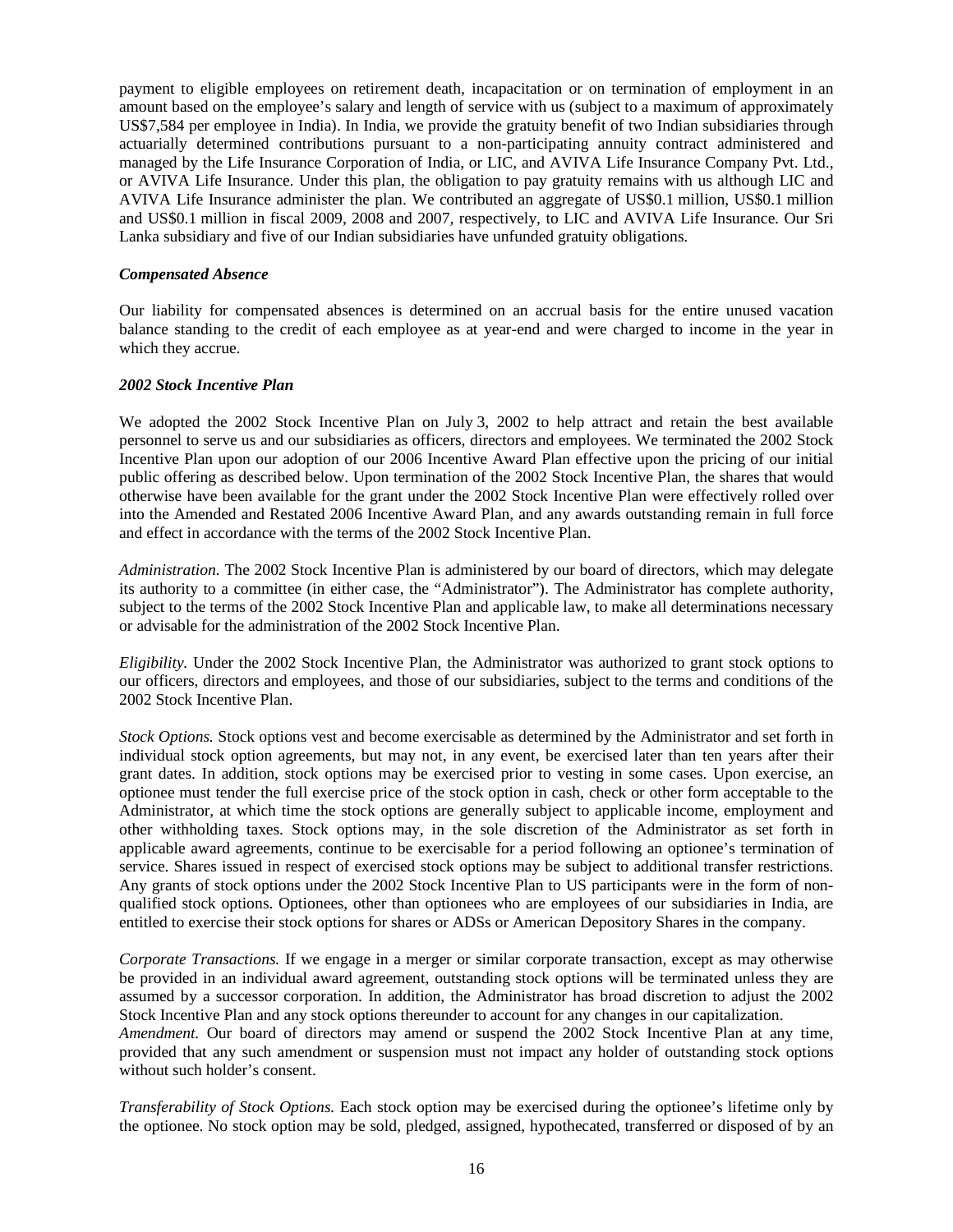optionee other than by express permission of the Administrator (only in the case of employees of non-Indian subsidiaries), by will or by the laws of descent and distribution.

*Number of Shares Authorized; Outstanding Options.* As of the date of termination of the 2002 Stock Incentive Plan on July 25, 2006, the day immediately preceding the date of pricing of our initial public offering, an aggregate of 6,082,042 of our ordinary shares had been authorized for grant under the 2002 Stock Incentive Plan, of which options to purchase 2,116,266 ordinary shares were issued and exercised and options to purchase 3,875,655 ordinary shares were issued and outstanding. Of the options to purchase 3,875,655 ordinary shares, options to purchase 2,559,799 ordinary shares have been exercised and options to purchase 1,049,980 ordinary shares remain outstanding as of April 30, 2009. In addition, as of April 30, 2009, options under the 2002 Stock Incentive Plan to purchase an aggregate of 413,336 ordinary shares were held by all our directors and executive officers as a group. The exercise prices of these options range from £0.9971 to £7.0000. The expiration dates of these options range from July 1, 2012 to February 21, 2016. Options granted under the 2002 Stock Incentive Plan that are forfeited, lapsed or cancelled, settled in cash, that expire or are repurchased by us at the original purchase price would have been available for grant under the 2002 Stock Incentive Plan and would be effectively rolled over into our Amended and Restated 2006 Incentive Award Plan.

#### *Amended and Restated 2006 Incentive Award Plan*

We adopted our 2006 Incentive Award Plan on June 1, 2006. The purpose of the 2006 Incentive Award Plan is to promote the success and enhance the value of our company by linking the personal interests of the directors, employees and consultants of our company and our subsidiaries to those of our shareholders and by providing these individuals with an incentive for outstanding performance. The 2006 Incentive Award Plan is further intended to provide us with the ability to motivate, attract and retain the services of these individuals. On February 13, 2009, we adopted the Amended and Restated 2006 Incentive Award Plan. The Amended and Restated 2006 Incentive Award Plan reflects, among other changes to our 2006 Incentive Award Plan, an increase in the number of ordinary shares and ADSs available for grant under the Amended and Restated 2006 Incentive Award Plan from that available under our 2006 Incentive Award Plan by 1,000,000 shares/ADSs. Our shareholders have previously authorized the issuance under our 2006 Incentive Award Plan of up to a total of 3,000,000 ordinary shares/ADSs, subject to specified adjustments under our 2006 Incentive Award Plan. The increased number of ordinary shares/ADSs available for grant under the Amended and Restated 2006 Incentive Award Plan is expected to meet our anticipated needs over the next 12 to 18 months from April 1, 2009.

*Shares Available for Awards.* Subject to certain adjustments set forth in the Amended and Restated 2006 Incentive Award Plan, the maximum number of shares that may be issued or awarded under the Amended and Restated 2006 Incentive Award Plan is equal to the sum of  $(x)$  4,000,000 shares,  $(y)$  any shares that remain available for issuance under the 2002 Stock Incentive Plan, and (z) any shares subject to awards under the 2002 Stock Incentive Plan which terminate, expire or lapse for any reason or are settled in cash on or after the effective date of our 2006 Incentive Award Plan. The maximum number of shares which may be subject to awards granted to any one participant during any calendar year is 500,000 shares and the maximum amount that may be paid to a participant in cash during any calendar year with respect to cash-based awards is US\$10,000,000. To the extent that an award terminates or is settled in cash, any shares subject to the award will again be available for the grant. Any shares tendered or withheld to satisfy the grant or exercise price or tax withholding obligation with respect to any award will not be available for subsequent grant. Except as described below with respect to independent directors, no determination has been made as to the types or amounts of awards that will be granted to specific individuals pursuant to the Amended and Restated 2006 Incentive Award Plan.

*Administration.* The Amended and Restated 2006 Incentive Award Plan is administered by our board of directors, which may delegate its authority to a committee. We anticipate that the compensation committee of our board of directors will administer the Amended and Restated 2006 Incentive Award Plan, except that our board of directors will administer the plan with respect to awards granted to our independent directors. The plan administrator will determine eligibility, the types and sizes of awards, the price and timing of awards and the acceleration or waiver of any vesting restriction, provided that the plan administrator will not have the authority to accelerate vesting or waive the forfeiture of any performance-based awards.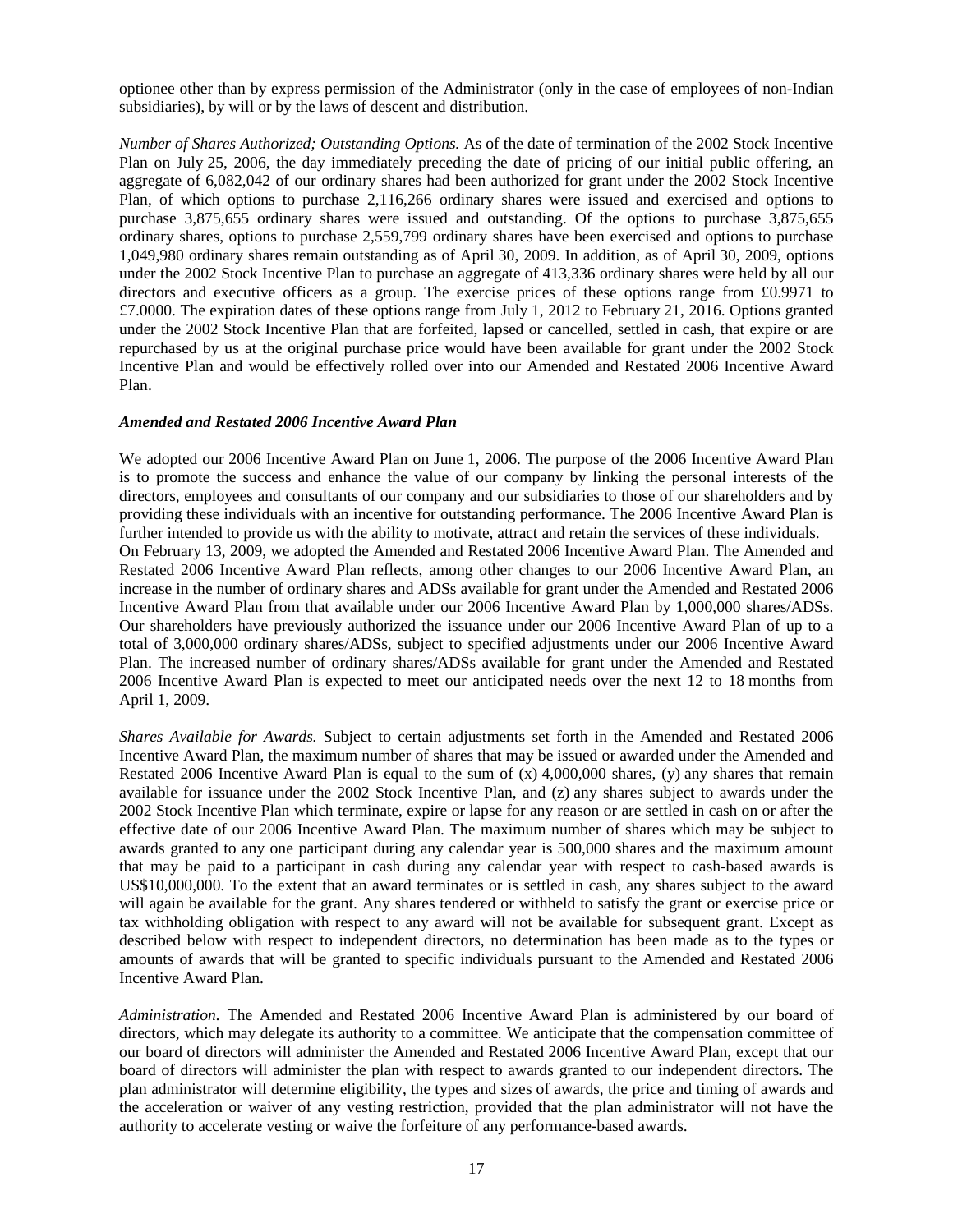*Eligibility.* Our employees, consultants and directors and those of our subsidiaries are eligible to be granted awards, except that only employees of our company and our qualifying corporate subsidiaries are eligible to be granted options that are intended to qualify as "incentive stock options" under Section 422 of the Code.

*Awards* 

- *Options.* The plan administrator may grant options on shares. The per share option exercise price of all options granted pursuant to the Amended and Restated 2006 Incentive Award Plan will not be less than 100% of the fair market value of a share on the date of grant. No incentive stock option may be granted to a grantee who owns more than 10% of our outstanding shares unless the exercise price is at least 110% of the fair market value of a share on the date of grant. To the extent that the aggregate fair market value of the shares subject to an incentive stock option become exercisable for the first time by any optionee during any calendar year exceeds US\$100,000, such excess will be treated as a non-qualified option. The plan administrator will determine the methods of payment of the exercise price of an option, which may include cash, shares or other property acceptable to the plan administrator (and may involve a cashless exercise of the option). The plan administrator shall designate in the award agreement evidencing each stock option grant whether such stock option shall be exercisable for shares or ADSs. The award agreement may, in the sole discretion of the plan administrator, permit the optionee to elect, at the time of exercise, whether to receive shares or ADSs in respect of the exercised stock option or a portion thereof. The term of options granted under the Amended and Restated 2006 Incentive Award Plan may not exceed ten years from the date of grant. However, the term of an incentive stock option granted to a person who owns more than 10% of our outstanding shares on the date of grant may not exceed five years. Under the Amended and Restated 2006 Incentive Award Plan, the number of awards to be granted to our independent directors will be determined by our board of directors or our compensation committee.
- *Restricted Shares*. The plan administrator may grant shares subject to various restrictions, including restrictions on transferability, limitations on the right to vote and/or limitations on the right to receive dividends.
- *Share Appreciation Rights.* The plan administrator may grant share appreciation rights representing the right to receive payment of an amount equal to the excess of the fair market value of a share on the date of exercise over the fair market value of a share on the date of grant. The term of share appreciation rights granted may not exceed ten years from the date of grant. The plan administrator may elect to pay share appreciation rights in cash, in shares or in a combination of cash and shares.
- *Performance Shares and Performance Shares Units.* The plan administrator may grant awards of performance shares denominated in a number of shares and/or awards of performance share units denominated in unit equivalents of shares and/or units of value, including dollar value of shares. These awards may be linked to performance criteria measured over performance periods as determined by the plan administrator.
- *Share Payments.* The plan administrator may grant share payments, including payments in the form of shares or options or other rights to purchase shares. Share payments may be based upon specific performance criteria determined by the plan administrator on the date such share payments are made or on any date thereafter.
- *Deferred Shares.* The plan administrator may grant awards of deferred shares linked to performance criteria determined by the plan administrator. Shares underlying deferred share awards will not be issued until the deferred share awards have vested, pursuant to a vesting schedule or upon the satisfaction of any vesting conditions or performance criteria set by the plan administrator. Recipients of deferred share awards generally will have no rights as shareholders with respect to such deferred shares until the shares underlying the deferred share awards have been issued.
- *Restricted Share Units.* The plan administrator may grant RSUs, subject to various vesting conditions. On the maturity date, we will transfer to the participant one unrestricted, fully transferable share for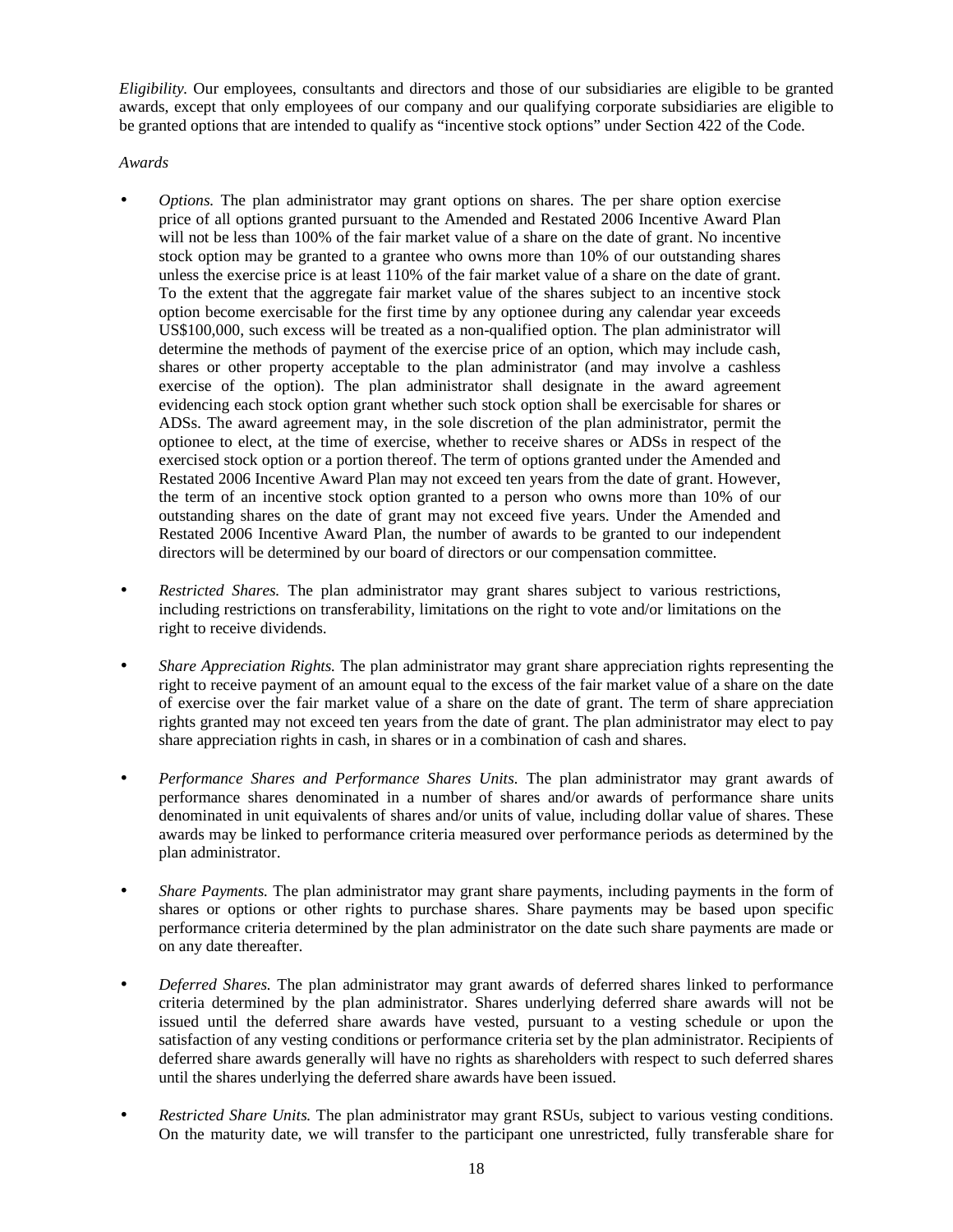each vested RSU scheduled to be paid out on such date. The plan administrator will specify the purchase price, if any, to be paid by the participant for such shares.

- *Performance Bonus Awards.* The plan administrator may grant a cash bonus payable upon the attainment of performance goals based on performance criteria and measured over a performance period determined appropriate by the plan administrator. Any such cash bonus paid to a "covered employee" within the meaning of Section 162(m) of the Code may be a performance-based award as described below.
- *Performance-Based Awards*. The plan administrator may grant awards other than options and share appreciation rights to employees who are or may be "covered employees," as defined in Section  $162(m)$ of the Code, that are intended to be performance-based awards within the meaning of Section 162(m) of the Code in order to preserve the deductibility of these awards for federal income tax purposes. Participants are only entitled to receive payment for performance-based awards for any given performance period to the extent that pre-established performance goals set by the plan administrator for the period are satisfied. The plan administrator will determine the type of performance-based awards to be granted, the performance period and the performance goals. Generally, a participant will have to be employed by us on the date the performance-based award is paid to be eligible for a performance-based award for any period.

*Adjustments.* In the event of certain changes in our capitalization, the plan administrator has broad discretion to adjust awards, including without limitation, (i) the aggregate number and type of shares that may be issued under the Amended and Restated 2006 Incentive Award Plan, (ii) the terms and conditions of any outstanding awards, and (iii) the grant or exercise price per share for any outstanding awards under such plan to account for such changes. The plan administrator also has the authority to cash out, terminate or provide for the assumption or substitution of outstanding awards in the event of a corporate transaction.

*Change in Control.* In the event of a change in control of our company in which outstanding awards are not assumed by the successor, such awards will generally become fully exercisable and all forfeiture restrictions on such awards will lapse. Upon, or in anticipation of, a change in control, the plan administrator may cause any awards outstanding to terminate at a specific time in the future and give each participant the right to exercise such awards during such period of time as the plan administrator, in its sole discretion, determines.

*Vesting of Full Value Awards.* Full value awards (generally, any award other than an option or share appreciation right) will vest over a period of at least three years (or, in the case of vesting based upon attainment of certain performance goals, over a period of at least one year). However, full value awards that result in the issuance of an aggregate of up to 5% to the total issuable shares under the Amended and Restated 2006 Incentive Award Plan may be granted without any minimum vesting periods. In addition, full value awards may vest on an accelerated basis in the event of a participant's death, disability, or retirement, or in the event of our change in control or other special circumstances.

*Non-transferability.* Awards granted under the Amended and Restated 2006 Incentive Award Plan are generally not transferable.

*Termination or Amendment.* Unless terminated earlier, the Amended and Restated 2006 Incentive Award Plan will remain in effect for a period of ten years from the effective date of the 2006 Incentive Award Plan, after which no award may be granted under the Amended and Restated 2006 Incentive Award Plan. With the approval of our board of directors, the plan administrator may terminate or amend the Amended and Restated 2006 Incentive Award Plan at any time. However, shareholder approval will be required for any amendment (i) to the extent required by applicable law, regulation or stock exchange rule, (ii) to increase the number of shares available under the Amended and Restated 2006 Incentive Award Plan, (iii) to permit the grant of options or share appreciation rights with an exercise price below fair market value on the date of grant, (iv) to extend the exercise period for an option or share appreciation right beyond ten years from the date of grant, or (v) that results in a material increase in benefits or a change in eligibility requirements. Any amendment or termination must not materially adversely affect any participant without such participant's consent.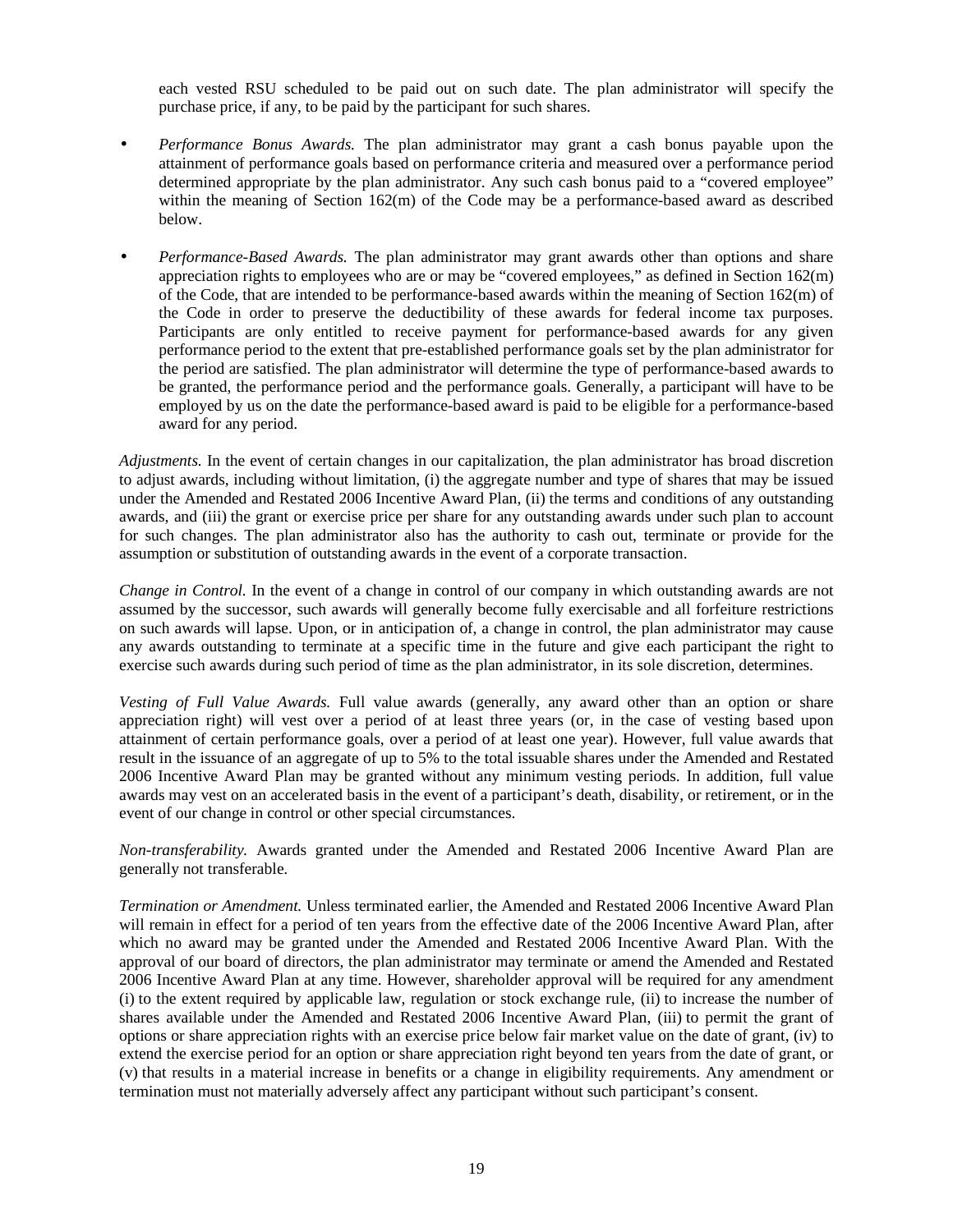*Outstanding Awards.* As of April 30, 2009, options or RSUs to purchase an aggregate of 2,406,647 ordinary shares were outstanding, out of which options or restricted share units to purchase 1,022,251 ordinary shares were held by all our directors and executive officers as a group. The exercise prices of these options range from US\$15.32 to US\$30.31 and the expiration dates of these options range from July 24, 2016 to January 4, 2019. The weighted average grant date fair value of RSUs granted during the years ended March 31, 2009, 2008 and 2007 were US\$13.39, US\$21.68 and US\$22.26 per ADS, respectively. There were no grants of RSUs during the years ended March 31, 2006 and 2005. There is no purchase price for the RSUs.

# *Fringe Benefit Tax*

In May 2005, the government of India implemented a fringe benefit tax based on the value of fringe benefits such as entertainment expenses, the use of our guest house, employee welfare benefits, gifts, club expenses and travel expenses provided or deemed to have been provided by us to our employees during the previous fiscal year. This fringe benefit tax is payable by the employer at the current rate of 33.99%. However, pursuant to the legislation, we recover this fringe benefit tax from our employees with respect to certain expenses incurred by us for the benefit of our employees.

In May 2007, the government of India implemented a fringe benefit tax on the allotment of shares pursuant to the exercise or vesting, on or after April 1, 2007, of options and RSUs granted to employees. The fringe benefit tax is payable by the employer at the rate of 33.99% on the difference between the fair market value of the options and the RSUs on the date of vesting of the options and the RSUs and the exercise price of the options and the purchase price (if any) for the RSUs, as applicable. In October 2007, the government of India published its guidelines on how the fair market value of the options and RSUs should be determined. The new legislation permits the employer to recover the fringe benefit tax from the employees. Accordingly, the terms of our award agreements with applicable employees in India under our 2002 Stock Incentive Plan and our Amended and Restated 2006 Incentive Award Plan allow us to recover the fringe benefit tax from all our employees in India except those expatriate employees who are resident in India. In respect of these expatriate employees, we have sought and are waiting for clarification from the Indian and foreign tax authorities on the ability of such expatriate employees to set off the fringe benefit tax from the foreign taxes payable by them. If they are able to do so, we intend to recover the fringe benefit tax from such expatriate employees in the future.

# **BOARD PRACTICES**

# **Composition of the Board of Directors**

Our Memorandum and Articles of Association provide that our board of directors consists of not less than three directors, and such maximum number as our directors may determine from time to time. Our board of directors currently consists of seven directors. Messrs. Herr, Parekh, Bernays and Sir Anthony satisfy the "independence" requirements of the NYSE rules.

All directors hold office until the expiry of their term of office, their resignation or removal from office for gross negligence or criminal conduct by a resolution of our shareholders or until they cease to be directors by virtue of any provision of law or they are disqualified by law from being directors or they become bankrupt or make any arrangement or composition with their creditors generally or they become of unsound mind. The term of office of the directors is divided into three classes:

- **•** Class I, whose term will expire at the annual general meeting to be held in fiscal 2011**;**
- **•** Class II, whose term will expire at the annual general meeting to be held in fiscal 2012; and
- **•** Class III, whose term will expire at the annual general meeting to be held in fiscal 2010.

Our directors for fiscal 2009 are classified as follows:

- **•** Class I: Sir Anthony Armitage Greener and Mr. Richard O. Bernays;
- **•** Class II: Mr. Ramesh N. Shah and Mr. Neeraj Bhargava; and
- **•** Class III: Mr. Jeremy Young, Mr. Eric B. Herr and Mr. Deepak S. Parekh.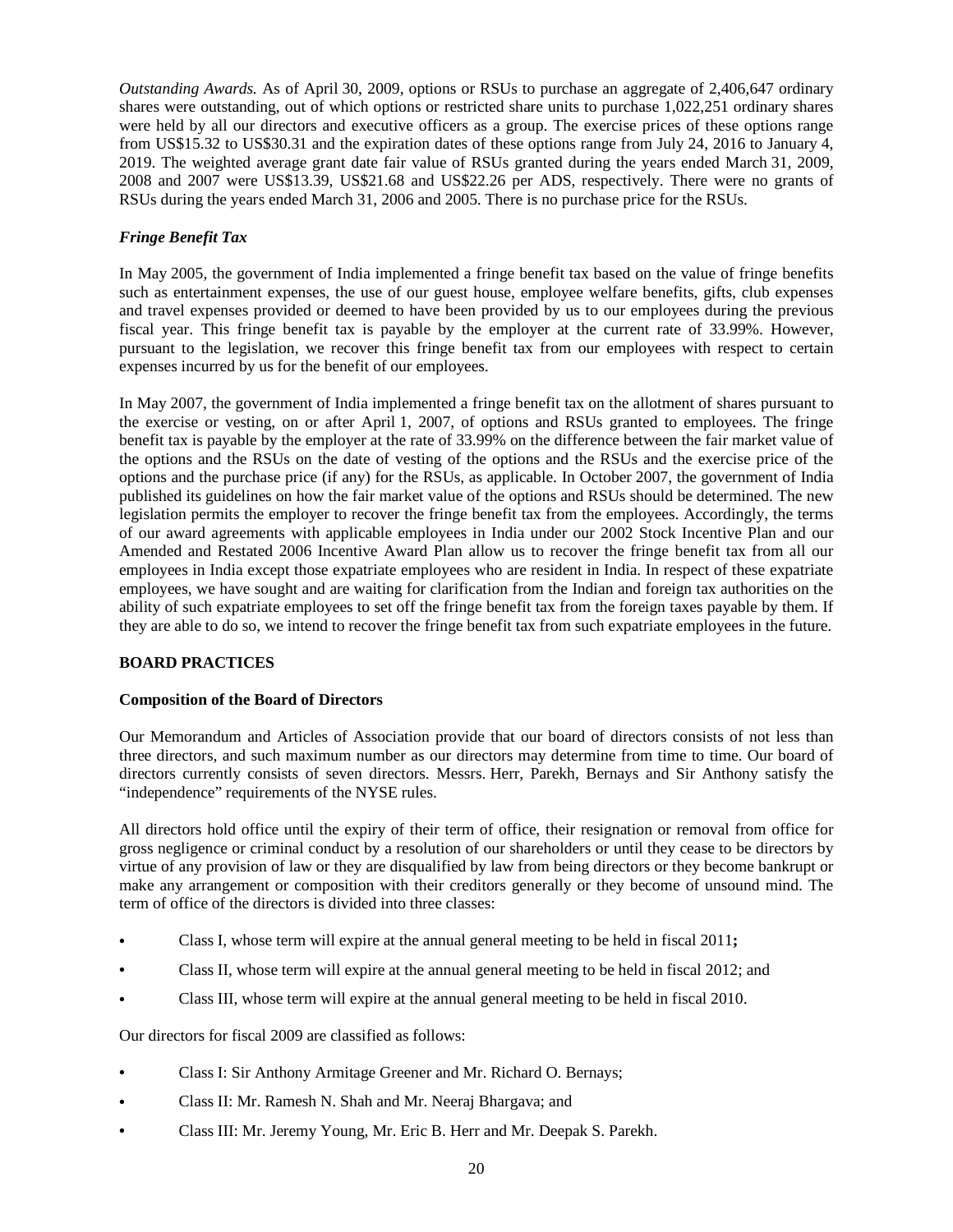The appointments of Messrs. Jeremy Young, Eric B. Herr and Deepak S. Parekh will expire at the next annual general meeting, which we expect to hold in July 2009. We will seek shareholders' approval for the reelection of Messrs. Jeremy Young, Eric B. Herr and Deepak S. Parekh at the next annual general meeting. At each annual general meeting after the initial classification or special meeting in lieu thereof, the successors to directors whose terms will then expire serve from the time of election until the third annual meeting following election or special meeting held in lieu thereof. Any additional directorships resulting from an increase in the number of directors will be distributed among the three classes so that, as nearly as possible, each class will consist of one-third of the directors. This classification of the board of directors may have the effect of delaying or preventing changes in control of management of our company.

There are no family relationships among any of our directors or executive officers. The employment agreements governing the services of two of our directors provide for benefits upon termination of employment as described above.

Our board of directors held nine meetings in fiscal 2009.

#### **Committees of the Board**

Our board of directors has three standing committees: an audit committee, a compensation committee and a nominating and corporate governance committee.

#### *Audit Committee*

The audit committee comprises four directors: Messrs. Eric Herr (Chairman), Deepak Parekh, Richard O. Bernays and Sir Anthony Armitage Greener. Each of Messrs. Herr, Parekh, Bernays and Sir Anthony satisfies the "independence" requirements of Rule 10A-3 of the Securities Exchange Act of 1934, as amended, or the Exchange Act, and the NYSE rules. The principal duties and responsibilities of our audit committee are as follows:

- **•** to serve as an independent and objective party to monitor our financial reporting process and internal
- to review and appraise the audit efforts of our independent accountants and exercise ultimate authority over the relationship between us and our independent accountants; and
- to provide an open avenue of communication among the independent accountants, financial and senior management and the board of directors.

The audit committee has the power to investigate any matter brought to its attention within the scope of its duties. It also has the authority to retain counsel and advisors to fulfil its responsibilities and duties. Mr. Herr serves as our audit committee financial expert, within the requirements of the rules promulgated by the Securities and Exchange Commission, or the Commission, relating to listed-company audit committees.

The audit committee held five meetings in fiscal 2009.

#### *Compensation Committee*

The compensation committee comprises four directors: Messrs. Richard O. Bernays (Chairman), Eric Herr, Deepak Parekh and Sir Anthony Armitage Greener. Each of Messrs. Bernays, Herr and Parekh and Sir Anthony satisfies the "independence" requirements of the NYSE listing standards. The scope of this committee's duties includes determining the compensation of our executive officers and other key management personnel. The compensation committee also administers the 2002 Stock Incentive Plan and the Amended and Restated 2006 Incentive Award Plan, reviews performance appraisal criteria and sets standards for and decides on all employee shares options allocations when delegated to do so by our board of directors.

The compensation committee held five meetings in fiscal 2009.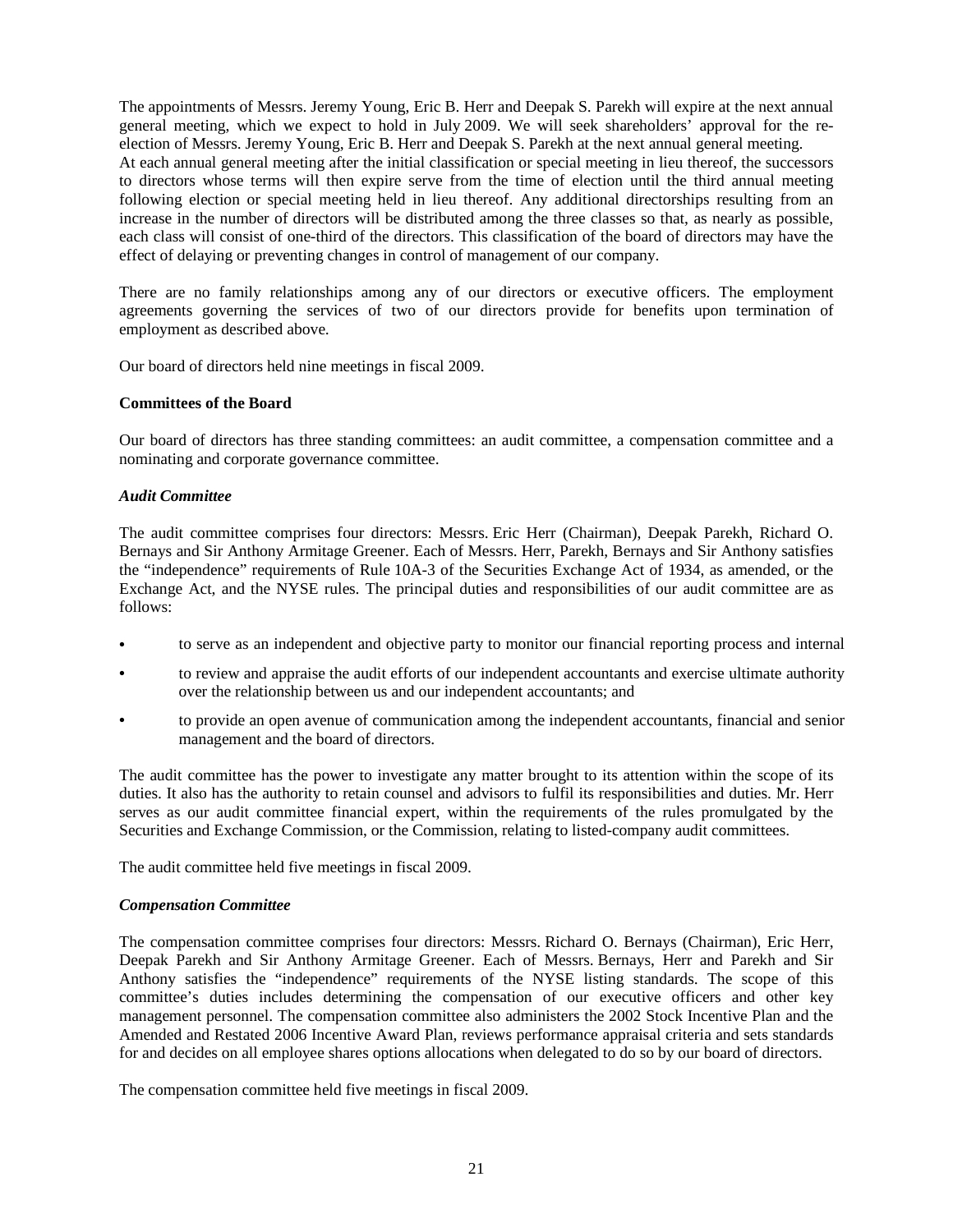#### *Nominating and Corporate Governance Committee*

The nominating and corporate governance committee comprises four directors: Messrs. Deepak Parekh (Chairman), Eric Herr, Richard O. Bernays and Sir Anthony Armitrage Greener. Each of Messrs. Parekh, Herr and Bernays and Sir Anthony satisfies the "independence" requirements of the NYSE listing standards. The principal duties and responsibilities of the nominating and governance committee are as follows:

- to assist the board of directors by identifying individuals qualified to become board members and members of board committees, to recommend to the board of directors nominees for the next annual meeting of shareholders, and to recommend to the board of directors nominees for each committee
- **•** to monitor our corporate governance structure; and
- to periodically review and recommend to the board of directors any proposed changes to the corporate governance guidelines applicable to us.

The nominating and corporate governance committee held two meetings in fiscal 2009.

# **SHARE OWNERSHIP OF DIRECTORS AND EXECUTIVE OFFICERS**

The following table sets forth information with respect to the beneficial ownership of our ordinary shares as of April 30, 2009 by each of our directors and all our directors and executive officers as a group. As used in this table, beneficial ownership means the sole or shared power to vote or direct the voting or to dispose of or direct the sale of any security. A person is deemed to be the beneficial owner of securities that can be acquired within 60 days upon the exercise of any option, warrant or right. Ordinary shares subject to options, warrants or rights that are currently exercisable or exercisable within 60 days are deemed outstanding for computing the ownership percentage of the person holding the options, warrants or rights, but are not deemed outstanding for computing the ownership percentage of any other person. The amounts and percentages as of April 30, 2009 are based on an aggregate of 42,628,583 ordinary shares outstanding as of that date.

|                                                                                     | <b>Number</b><br>of | Ordinary       | <b>Shares</b> |
|-------------------------------------------------------------------------------------|---------------------|----------------|---------------|
| Name                                                                                | <b>Number</b>       | <b>Percent</b> |               |
| <b>Directors</b>                                                                    |                     |                |               |
| Ramesh N. Shah $^{(1)}$                                                             | 586,004             | 1.37           | %             |
| Neeraj Bhargava <sup>(2)</sup>                                                      | 427,272             | 1.00           | $\%$          |
| Jeremy Young <sup>(3)</sup>                                                         | 21,366,644          |                | 50.12 %       |
| Eric B. Herr                                                                        | 10,833              | 0.02           | $\%$          |
| Deepak S. Parekh                                                                    | 10.833              | 0.02           | $\%$          |
| Richard O. Bernays                                                                  | 10,833              | 0.02           | $\%$          |
| <b>Anthony Armitage Greener</b>                                                     | 10,833              | 0.02           | $\%$          |
| <b>Executive Officers</b>                                                           |                     |                |               |
| Alok Misra                                                                          | 16,371              | 0.04           | $\%$          |
| Anup Gupta                                                                          | 193,822             | 0.45           | $\%$          |
| J.J. Selvadurai <sup>(4)</sup>                                                      | 299,002             | 0.70           | $\%$          |
| <b>Steve Reynolds</b>                                                               | 4.023               | 0.01           | $\%$          |
| All our directors and executive officers as a group (eleven persons) <sup>(5)</sup> | 22,936,470          |                | 53.80 %       |

**Notes:**

(1) Of the 586,004 shares beneficially owned by Ramesh N. Shah, 141,265 shares are indirectly held via a trust which is controlled by Mr. Shah, and the remainder are held directly.

(2) Of the 427,272 shares beneficially owned by Neeraj Bhargava, 72,665 shares are indirectly held via a trust which is controlled by Mr. Bhargava, and the remainder is held directly.

(3) Jeremy Young is a director of our company and a Managing Director and member of Warburg Pincus LLC. All shares indicated as owned by Mr. Young was a result of his affiliation with the Warburg Pincus entities. Mr. Young disclaims beneficial ownership of all shares held by the Warburg Pincus entities.

(4) Of the 299,002 shares beneficially owned by J.J. Selvadurai, 251,666 shares are indirectly held via a trust which is controlled by Mr. Selvadurai, and the remainder is held directly by his relatives.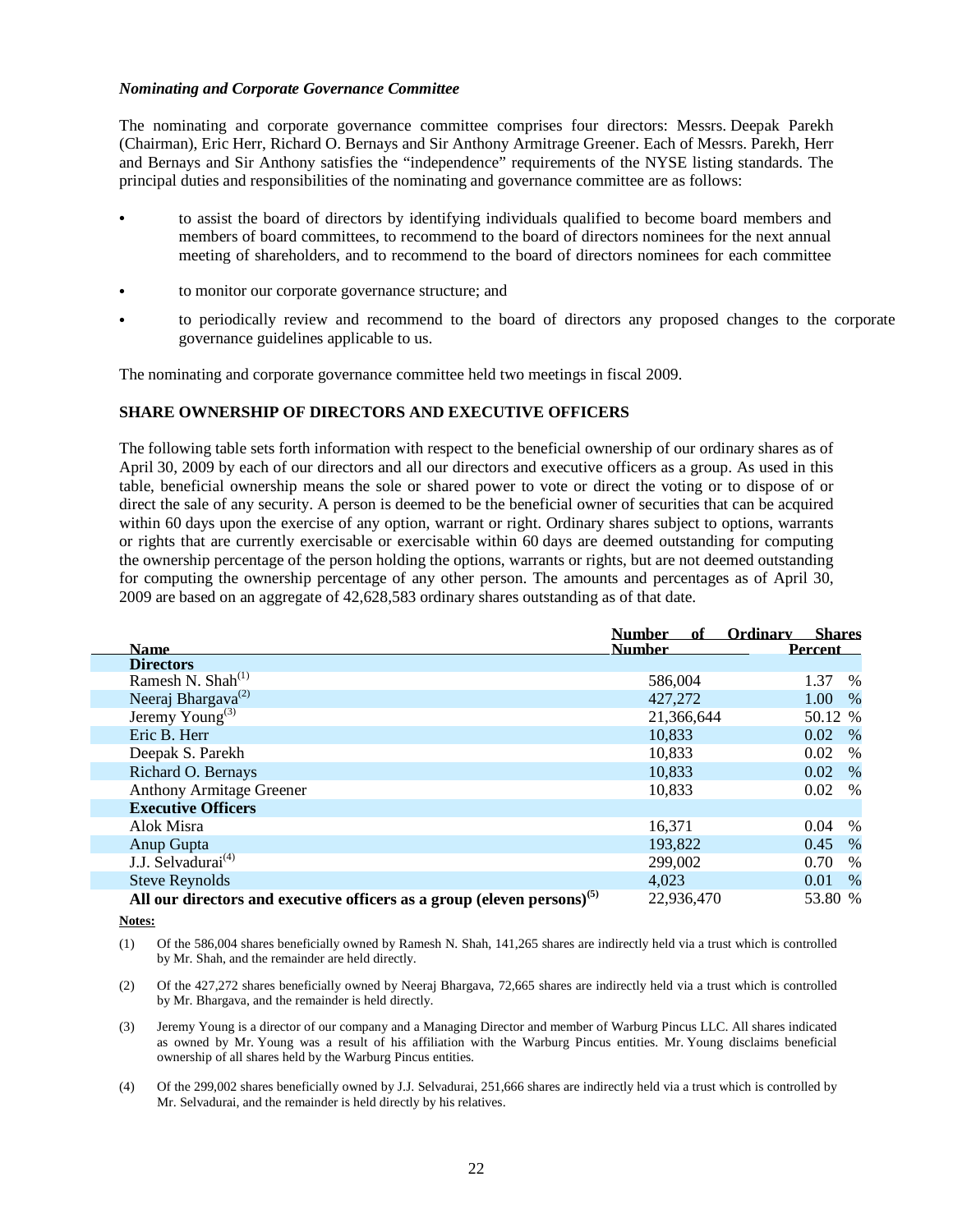(5) Includes the shares beneficially owned by Jeremy Young, nominee director of Warburg Pincus, because of his affiliation with the Warburg Pincus entities. Mr. Young disclaims beneficial ownership of all shares held by the Warburg Pincus entities.

The following table sets forth information concerning options and RSUs held by our directors and executive officers as of April 30, 2009:

|                                                   | <b>Option Awards</b>                                                         |                                                                              |                                                                                         | <b>RSU Awards</b>                               |                                                                           |                                                                               |
|---------------------------------------------------|------------------------------------------------------------------------------|------------------------------------------------------------------------------|-----------------------------------------------------------------------------------------|-------------------------------------------------|---------------------------------------------------------------------------|-------------------------------------------------------------------------------|
| <b>Name</b>                                       | Number of<br>shares<br>underlving<br>unexercised<br>options<br>(Exercisable) | <b>Exercise Price</b>                                                        | Number of<br>shares<br>underlying<br>unexercised<br>options<br>ner share (Unexercisable | <b>Exercise Price</b><br>per Share              | Number of<br>shares<br>underlving<br><b>RSUs held that</b><br>have vested | Number of<br>shares<br>underlying<br><b>RSUs held that</b><br>have not vested |
| <b>Directors</b>                                  |                                                                              |                                                                              |                                                                                         |                                                 |                                                                           |                                                                               |
| Ramesh N. Shah                                    | 250,000<br>76,667<br>14,583                                                  | £<br>3.50<br>\$<br>20.00<br>\$<br>27.75                                      | 38,333<br>7,292                                                                         | $\pounds$<br>3.50<br>\$<br>20.00<br>\$<br>27.75 | 45,483                                                                    | 86,468                                                                        |
| Neeraj Bhargava <sup>(1)</sup>                    | $\mathbf 1$<br>100,000<br>90,000<br>17,500                                   | £ 0.9971<br>$\pounds$<br>3.50<br>\$<br>20.00<br>\$27.75                      | 45,000<br>8,750                                                                         | $\pounds$<br>3.50<br>\$<br>20.00<br>\$<br>27.75 | 54,571                                                                    | 103,253                                                                       |
| Jeremy Young                                      |                                                                              |                                                                              |                                                                                         |                                                 |                                                                           |                                                                               |
| Eric B. Herr                                      | 9,333<br>667                                                                 | \$20.00<br>22.98                                                             | 4,667<br>1,333                                                                          | \$<br>20.00<br>\$<br>22.98                      |                                                                           | 9,367                                                                         |
| Deepak S. Parekh                                  | 9,333<br>667                                                                 | 20.00<br>\$<br>22.98                                                         | 4,667<br>1,333                                                                          | \$<br>20.00<br>22.98<br>\$                      |                                                                           | 9,367                                                                         |
| Richard O. Bernays                                | 9,333<br>667                                                                 | \$28.87<br>22.98                                                             | 4,667<br>1,333                                                                          | 28.87<br>\$<br>22.98<br>\$                      |                                                                           | 9,367                                                                         |
| <b>Anthony Armitage</b><br>Greener <sup>(2)</sup> | 9,333<br>667                                                                 | \$28.48<br>22.98                                                             | 4,667<br>1,333                                                                          | 28.48<br>\$<br>\$<br>22.98                      |                                                                           | 9,367                                                                         |
|                                                   |                                                                              |                                                                              |                                                                                         |                                                 |                                                                           |                                                                               |
| <b>Executive Officers</b><br>Alok Misra           | 4,420                                                                        | \$15.32                                                                      | 8,840                                                                                   | 15.32<br>\$                                     | 11,951                                                                    | 53,987                                                                        |
| Anup Gupta                                        | 3,334<br>46,667<br>13,334<br>13,333<br>3,333<br>5,469                        | £ 3.0000<br>£ 3.5000<br>£7.0000<br>\$<br>20.00<br>\$<br>30.31<br>\$<br>27.75 | 6,667<br>1,667<br>2,734                                                                 | 20.00<br>\$<br>\$<br>30.31<br>\$<br>27.75       | 38,053                                                                    | 50,285                                                                        |
|                                                   | 2,667                                                                        | 15.68                                                                        | 5,333                                                                                   | \$<br>15.68                                     |                                                                           |                                                                               |
| J.J. Selvadurai                                   | 13,333<br>3,333<br>5,485                                                     | 20.00<br>\$<br>\$<br>30.21<br>\$<br>27.75                                    | 6,667<br>1,667<br>2,742                                                                 | \$<br>20.00<br>\$<br>30.21<br>\$<br>27.75       | 20,104                                                                    | 34,367                                                                        |
| <b>Steve Reynolds</b>                             |                                                                              |                                                                              |                                                                                         |                                                 | 2,461                                                                     | 33,985                                                                        |

#### **Notes:**

- 1. Mr. Bhargava will undertake the role as Strategic Advisor when a successor to his current position as Group Chief Executive Officer is appointed. We expect this to occur in the second half of 2009. Mr. Bhargava is expected to remain on our board of directors after the contemplated transition.
- 2. The information in this table excludes the options to purchase 14,000 shares granted to Sir Anthony in June 2007.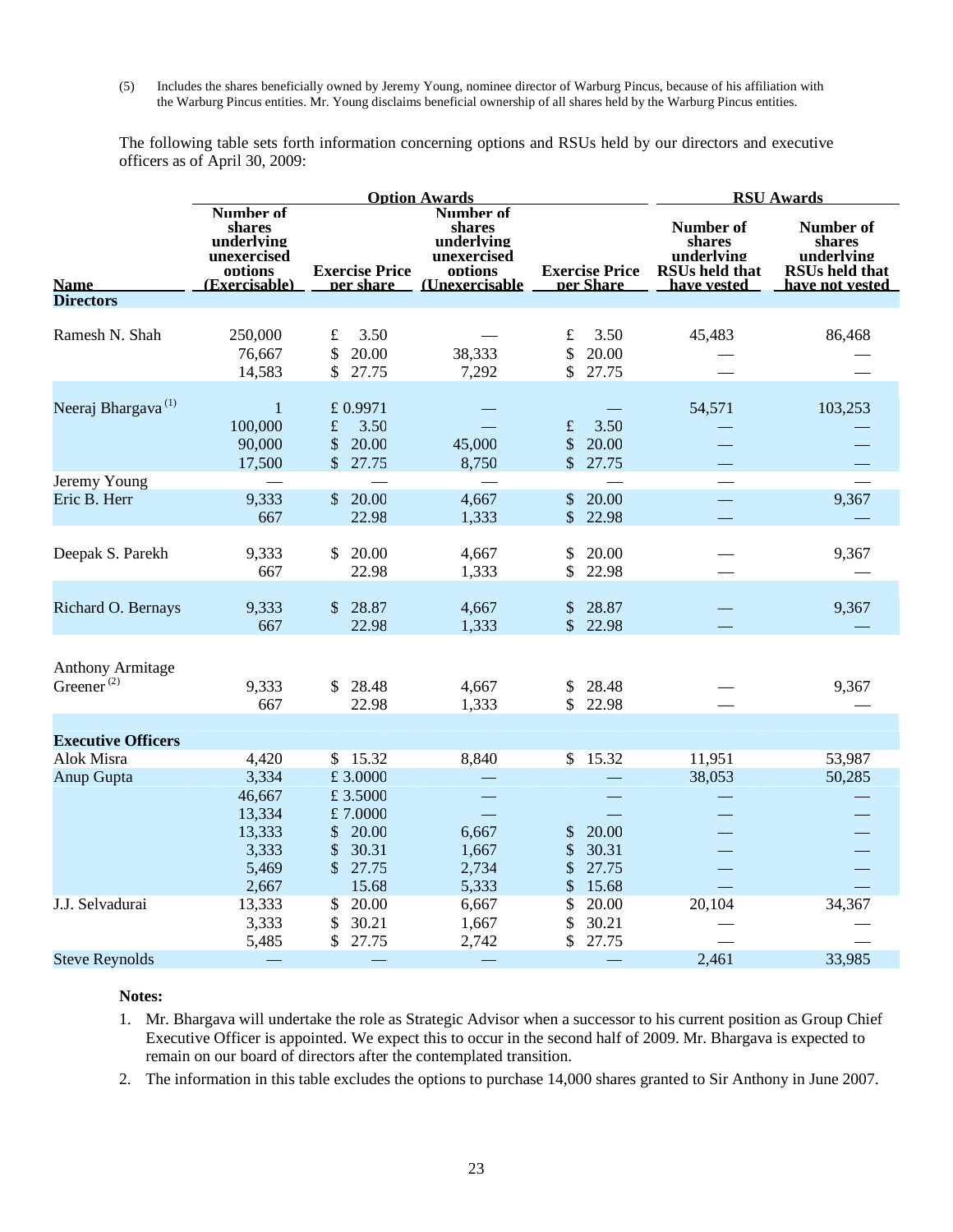# **MAJOR SHAREHOLDERS AND RELATED PARTY TRANSACTIONS**

#### **Major Shareholders**

The following table sets forth information regarding beneficial ownership of our ordinary shares as of April 30, 2009 held by each person who is known to us to have 5.0% or more beneficial share ownership based on an aggregate of 42,628,583 ordinary shares outstanding as of that date.

Prior to our initial public offering in July 2006, Warburg Pincus owned 64.70%, British Airways owned 14.61% and Theodore Agnew owned 5.54% of our then outstanding shares. Warburg Pincus sold 1,490,000 of its ordinary shares, British Airways sold its entire shareholding and Theodore Agnew sold 1,075,925 of his shares in our initial public offering, following which Warburg Pincus owned 53.64% and Theodore Agnew owned 2.21% of our then outstanding shares and British Airways ceased to be a shareholder.

Beneficial ownership is determined in accordance with the rules of the Commission and includes shares over which the indicated beneficial owner exercises voting and/or investment power or receives the economic benefit of ownership of such securities. Ordinary shares subject to options currently exercisable or exercisable within 60 days are deemed outstanding for the purposes of computing the percentage ownership of the person holding the options but are not deemed outstanding for the purposes of computing the percentage ownership of any other person.

| <b>Name of Beneficial Owner</b>                       | Number of Shares Beneficially | Percentage Beneficially |               |
|-------------------------------------------------------|-------------------------------|-------------------------|---------------|
|                                                       | owned                         | owned                   |               |
| Warburg Pincus <sup>(2)</sup>                         | 21,366,644                    | 50.12                   | $\%$          |
| Nalanda India Fund Limited <sup>(3)</sup>             | 5,211,410                     | 12.22                   | $\frac{0}{0}$ |
| Columbia Wanger Asset Management, L.P. <sup>(4)</sup> | 4,256,000                     | 9.98                    | $\%$          |
| $FMR LLC^{(5)}$                                       | 4,020,204                     | 9.43                    | $\%$          |
| Tiger Global Management, L.L.C. <sup>(6)</sup>        | 2,811,417                     | 6.60                    | $\%$          |

#### **Notes:**

- (1) Based on an aggregate of 42,628,583 ordinary shares outstanding as of April 30, 2009.
- (2) Information is based on a report on Schedule 13G jointly filed with the Commission on August 22, 2006 by Warburg Pincus Private Equity VIII, L.P., or WP VIII, Warburg Pincus International Partners, L.P., or WPIP, Warburg Pincus Netherlands International Partners I, CV, or WP Netherlands, Warburg, Pincus Partners, LLC, or WPP LLC, Warburg, Pincus & Co., or Warburg Pincus, and Warburg Pincus LLC, or WP LLC. The sole general partner of each of WP VIII, WPIP and WP Netherlands is WPP LLC. WPP LLC is managed by Warburg Pincus. WP LLC manages each of WP VIII, WPIP and WP Netherlands. Charles R. Kaye and Joseph P. Landy are each Managing General Partners of Warburg Pincus and Co-President and Managing Members of WP LLC. Each of Warburg Pincus, WPP LLC, WP LLC, Mr. Kaye and Mr. Landy disclaims beneficial ownership of the ordinary shares except to the extent of any indirect pecuniary interest therein.
- (3) Information is based on a report on Schedule 13G filed with the Commission on February 10, 2009 by Nalanda India Fund Limited.
- (4) Information is based on a report on Amendment No. 1 to Schedule 13G jointly filed with the Commission on March 9, 2009 by Columbia Wanger Asset Management, L.P. and Columbia Acorn Trust.
- (5) Formerly FMR Corp. Information is based on a report on Amendment No. 3 to Schedule 13G jointly filed with the Commission on February 17, 2009 by FMR LLC, Edward C. Johnson 3d, Fidelity Management & Research Company and Fidelity Mid Cap Stock Fund. Edward C. Johnson 3d is the Chairman of FMR LLC. Fidelity Management & Research Company, a wholly owned subsidiary of FMR Corp., is the investment adviser to Fidelity Mid Cap Stock Fund.
- (6) Information is based on a report on Amendment No. 1 to Schedule 13G jointly filed with the Commission on February 12, 2009 by Charles P. Coleman, III, Tiger Global Management, L.L.C, or Tiger, Tiger Global II, L.P., or Tiger Global II, Tiger Global, L.P., or Tiger Global, Tiger Global Performance, L.L.C., or Tiger Global Performance and Tiger Global, Ltd., or Tiger Ltd. Tiger serves as the management company of each of Tiger Global II, Tiger Global and Tiger Ltd. Tiger Global Performance is the general partner of Tiger Global II and Tiger Global. Mr. Coleman is the managing member of each of Tiger Global Performance and Tiger Management, and the director of Tiger Ltd.

None of our major shareholders have different voting rights from our other shareholders.

As of April 30, 2009, 21,583,828 of our ordinary shares, representing 50.63% of our outstanding ordinary shares, were held by a total of 20 holders of record with addresses in the US. As of the same date, 19,850,969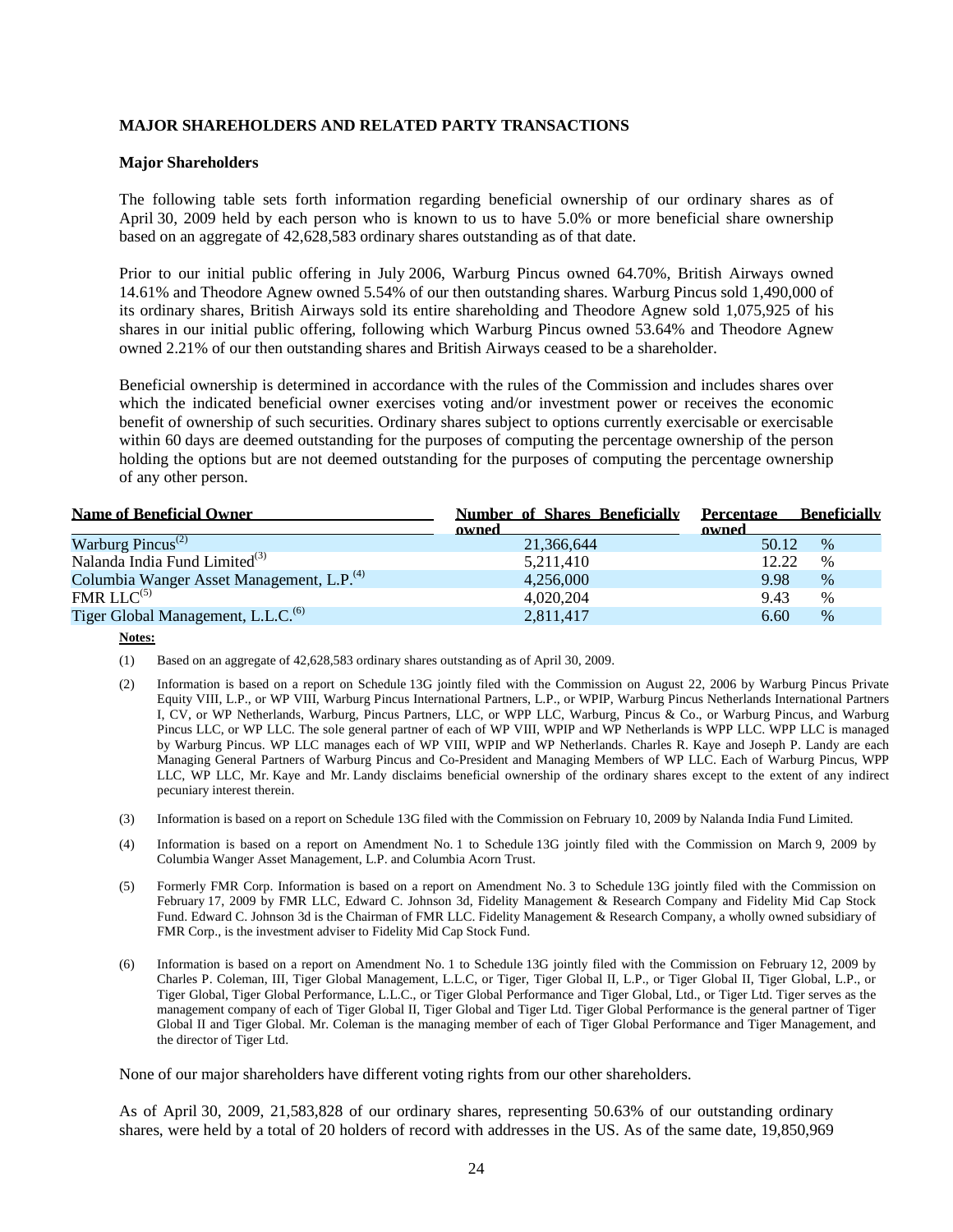of our ADSs (representing 19,850,969 ordinary shares), representing 46.57% of our outstanding ordinary shares, were held by a total of one registered holder of record with addresses in and outside of the US. Since certain of these ordinary shares and ADSs were held by brokers or other nominees, the number of record holders in the US may not be representative of the number of beneficial holders or where the beneficial holders are resident. All holders of our ordinary shares are entitled to the same voting rights.

## **Related Party Transactions**

In May 2002, we entered into a Registration Rights Agreement, or the Registration Rights Agreement, pursuant to which we had granted, subject to certain conditions, to our shareholders, Warburg Pincus and British Airways (so long as British Airways holds not less than 20% of our ordinary shares on a fully diluted basis), certain demand registration rights which entitled these shareholders to require us to use our reasonable efforts to prepare and file a registration statement under the Securities Act. Pursuant to the Registration Rights Agreement, we had also granted, subject to certain conditions, to Warburg Pincus and British Airways certain piggy-back registration rights entitling these shareholders to sell their respective ordinary shares in a registered offering of the company. We had agreed to bear the expenses incurred in connection with such registrations, excluding underwriting discounts and commissions and certain shareholder legal fees. We had also agreed, under certain circumstances, to indemnify the underwriters in connection with such registrations. Our shareholders, Warburg Pincus and British Airways, had agreed to indemnify us and the underwriters in connection with any such registrations provided that their obligation to indemnify is limited to the amount of sale proceeds received by them.

Pursuant to the terms of the Registration Rights Agreement, we were prohibited from entering into any merger, consolidation or reorganization in which the company would not be the surviving corporation unless the successor corporation agrees to assume the obligations and duties of the company under the Registration Rights Agreement. We were also prohibited, except with the prior written consent of Warburg Pincus and British Airways, from entering into similar agreements granting registration rights to any shareholder or prospective shareholder. Following the completion of our initial public offering in July 2006, British Airways ceased to be our shareholder and its rights under the Registration Rights Agreement terminated. The Registration Rights Agreement expired on May 20, 2007.

In May 2002, we entered into a master services agreement with British Airways, which was a principal shareholder until it sold its entire shareholding in our initial public offering in July 2006. This agreement provided that we would render business process outsourcing services to British Airways and its affiliates as per services level agreements agreed between us and British Airways. The agreement had a term of five years and would have expired in March 2007. In July 2006, we entered into a contract with British Airways which replaced this 2002 agreement. The renewed contract will expire in May 2012. In fiscal 2007 (until July 2006 when British Airways ceased to be our shareholder), British Airways accounted for US\$4.9 million of our revenue.

Since fiscal 2003, we have entered into agreements with certain investee companies of another of our principal shareholders, Warburg Pincus, to provide business process outsourcing services. These investee companies are companies in which Warburg Pincus has 10% or more beneficial share ownership. In fiscal 2009, 2008 and 2007, these investee companies in the aggregate accounted for US\$3.2 million, US\$3.5 million and US\$2.2 million, respectively, representing 0.6%, 0.8% and 0.6% of our revenue, respectively, and 0.8%, 1.2% and 1.0% of our revenue less repair payments, respectively. We have also entered into agreements with certain other investee companies of Warburg Pincus under which we receive certain enterprise resource planning services from them. In fiscal 2009, 2008 and 2007, these investee companies in the aggregate accounted for US\$109,000, US\$189,000 and US\$202,087 in expenses, respectively. We also purchase equipment from certain investee companies of Warburg Pincus. In fiscal 2009, 2008 and 2007, we paid these investee companies in the aggregate US\$2,000, US\$0.7 million and US\$2.1 million, respectively, for these equipment.

In fiscal 2004, we have entered into an agreement with Flovate Technologies Limited, or Flovate (which we subsequently renamed as WNS Workflow Technologies Limited), a company in which Edwin Donald Harrell, who was until April 2006 one of our executive officers, is a majority shareholder, under which we license certain software. Flovate is engaged in the development and maintenance of software products and solutions primarily used by WNS Assistance in providing services to its customers. In fiscal 2008 (until June 2007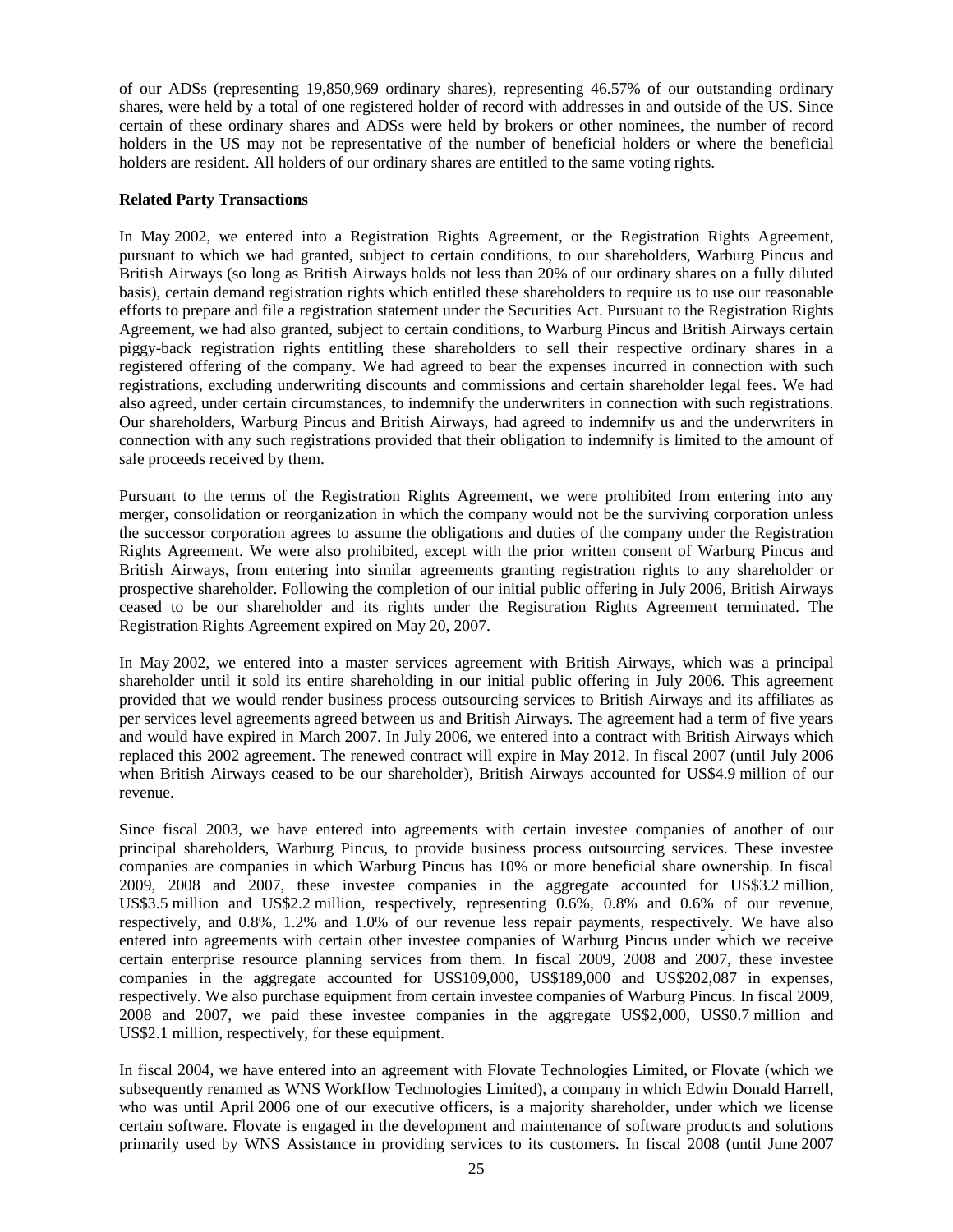when we acquired Flovate) and 2007, payments by us to Flovate pursuant to this agreement amounted to US\$0.8 million and US\$4.6 million in the aggregate, respectively.

On June 6, 2007, we entered into an agreement with Edwin Donald Harrell, Theodore Agnew and Clare Margaret Agnew to purchase all the shares of Flovate for a consideration comprising £3.3 million in cash and have deposited an additional retention amount of £0.7 million into an escrow account which has been paid to the selling shareholders.

On January 1, 2005, we entered into an agreement with Datacap Software Private Limited, or Datacap, pursuant to which Datacap granted us the license to use its proprietary ITES software program. J.J. Selvadurai, our Managing Director of European Operations, is a principal shareholder of Datacap**.** In fiscal 2009, 2008 and 2007, we paid US\$30,000, US\$26,000 and US\$37,000, respectively, for the license under the agreement.

On September 18, 2007, we entered into an agreement with Mahindra & Mahindra Limited for the hire of transport services. Our director, Mr. Deepak Parekh, is an executive director of Mahindra & Mahindra Limited. In fiscal 2009, we paid US\$4,000 for such transport services and none in fiscal 2008 or 2007. In March 2008, we entered into an agreement with Singapore Telecommunications Ltd for the provision of lease line services. Our director, Mr. Deepak Parekh, is an executive director of Singapore Telecommunications Ltd. In fiscal 2009, we paid US\$274,000 for such services and none in fiscal 2008 or 2007.

In fiscal 2009, we obtained a short-term loan of Rs. 440 million (US\$10.04 million based on the spot rate of Rs. 43.84 per US\$1.00 on the date of the loan) from HDFC Limited for working capital purposes. Our director, Mr. Deepak Parekh, is the Chairman of HDFC Limited. Interest was payable at the rate of 15.5% per annum. In fiscal 2009, an interest amount of US\$269,000 was paid to HDFC Limited. The loan was repaid in September and November 2008.

## **AUDIT MATTERS**

## **Principal Accountant Fees and Services**

Ernst & Young has served as our independent registered public accounting firm since fiscal 2003. The following table shows the fees we paid or accrued for the audit and other services provided by Ernst & Young for fiscal 2009 and 2008.

|                    | <b>Fiscal</b> |         |
|--------------------|---------------|---------|
|                    | 2009          | 2008    |
| Audit fees         | 868,000       | 770,000 |
| Audit-related fees | 20,000        | 39,000  |
| Tax fees           | 60,000        | 126.418 |
| All other fees     | 2,495         | 188.295 |

*Audit fees.* This category consists of fees billed for the audit of financial statements, quarterly review of financial statements and other audit services, which are normally provided by the independent auditors in connection with statutory and accounting matters that arose during, or as a result of, the audit or the review of interim financial statements and include the group audit; statutory audits required by non-US jurisdictions; comfort letters and consents; attest services; and assistance with and review of documents filed with the Commission.

*Audit-related fees.* This category consists of fees billed for assurance and related services that are reasonably related to the performance of the audit or review of our financial statements or that are traditionally performed by the external auditor, and include internal control reviews of new systems, program and projects; review of security controls and operational effectiveness of systems.

*Tax fees.* This category includes fees billed for tax compliance services, including the preparation of original and amended tax returns and claims for refund; tax consultations, such as assistance and representation in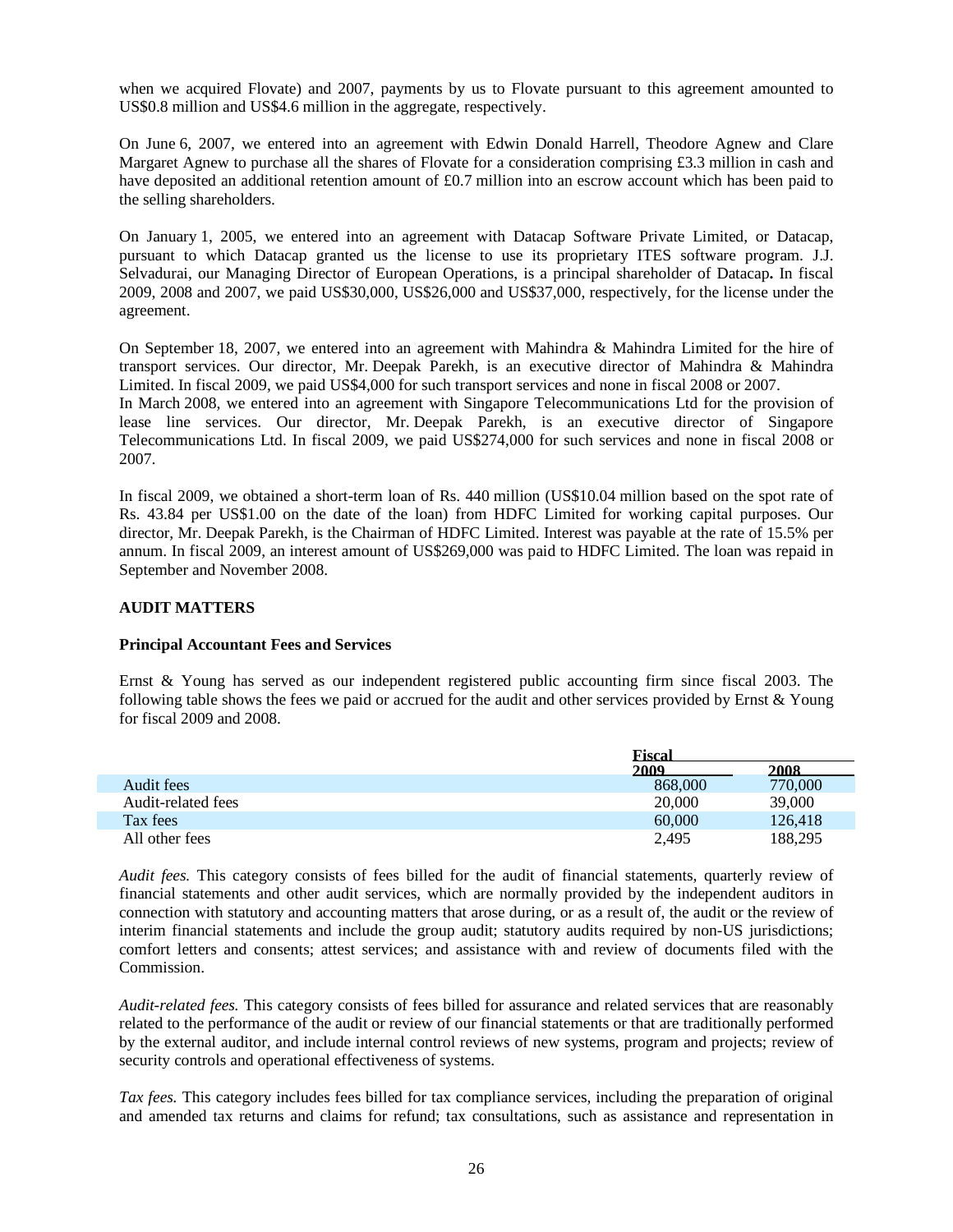connection with tax audits and appeals, tax advice related to mergers and acquisitions, transfer pricing, and requests for rulings or technical advice from taxing authorities and tax planning services. *All other fees.* This category includes fees billed for due diligence related to acquisitions, accounting assistance, audits in connection with proposed or completed acquisitions and employee benefit plans audits.

#### **Audit Committee Pre-approval Process**

Our audit committee reviews and pre-approves the scope and the cost of all audit and permissible non-audit services performed by the independent auditors, other than those for *de minimus* services which are approved by the audit committee prior to the completion of the audit. All of the services provided by Ernst & Young during the last fiscal year have been approved by the Audit Committee.

# **STOCK PERFORMANCE GRAPH**

The stock performance graph below shall not be deemed incorporated by reference by any general statement incorporating by reference this Proxy Statement into any filing under the U.S. Securities Act of 1933, as amended (the "1933 Act"), or under the U.S. Securities Exchange Act of 1934, as amended (the "Exchange Act," together with the 1933 Act, the "Acts"), except to the extent the Company specifically incorporates this information by reference, and shall not otherwise be deemed filed under such Acts. This graph below compares the total shareholder return of the Company's ADSs, each represented by one ordinary share, with the S&P 500 Index, the NYSE Composite Index and our peer group index over a period from July 26, 2006 to March 31, 2009. Our peer group index is constructed based on the following selected peer group of companies: Infosys Technologies Limited, Wipro Limited, Cognizant Technology Solutions Corporation, Tata Consultancy Services Limited (trading on the Bombay Stock Exchange and National Stock Exchange, India) and Exlservice Holdings, Inc and Genpact Limited. The Company believes that these companies most closely resemble business mix and that their performance is representative of its industry. The returns of the component entities of the Company's peer group index are weighed according to the market capitalization of each entity as of the beginning of each period for which a return is presented. July 26, 2006 was the first day of trading in the Company's ADSs. The total shareholder return assumes US\$100 invested at the beginning of the period in the Company's ADSs, the S&P 500 Index, the NYSE composite Index and our peer group index. It also assumes reinvestment of all dividends. Pursuant to the rules and interpretations of the Commission, the graph is calculated using, as the beginning measurement point, the closing price of the Company's ADSs on July 26, 2006, which was US\$24.50. The initial public offering price of the Company's ADSs was US\$20.00 per share.